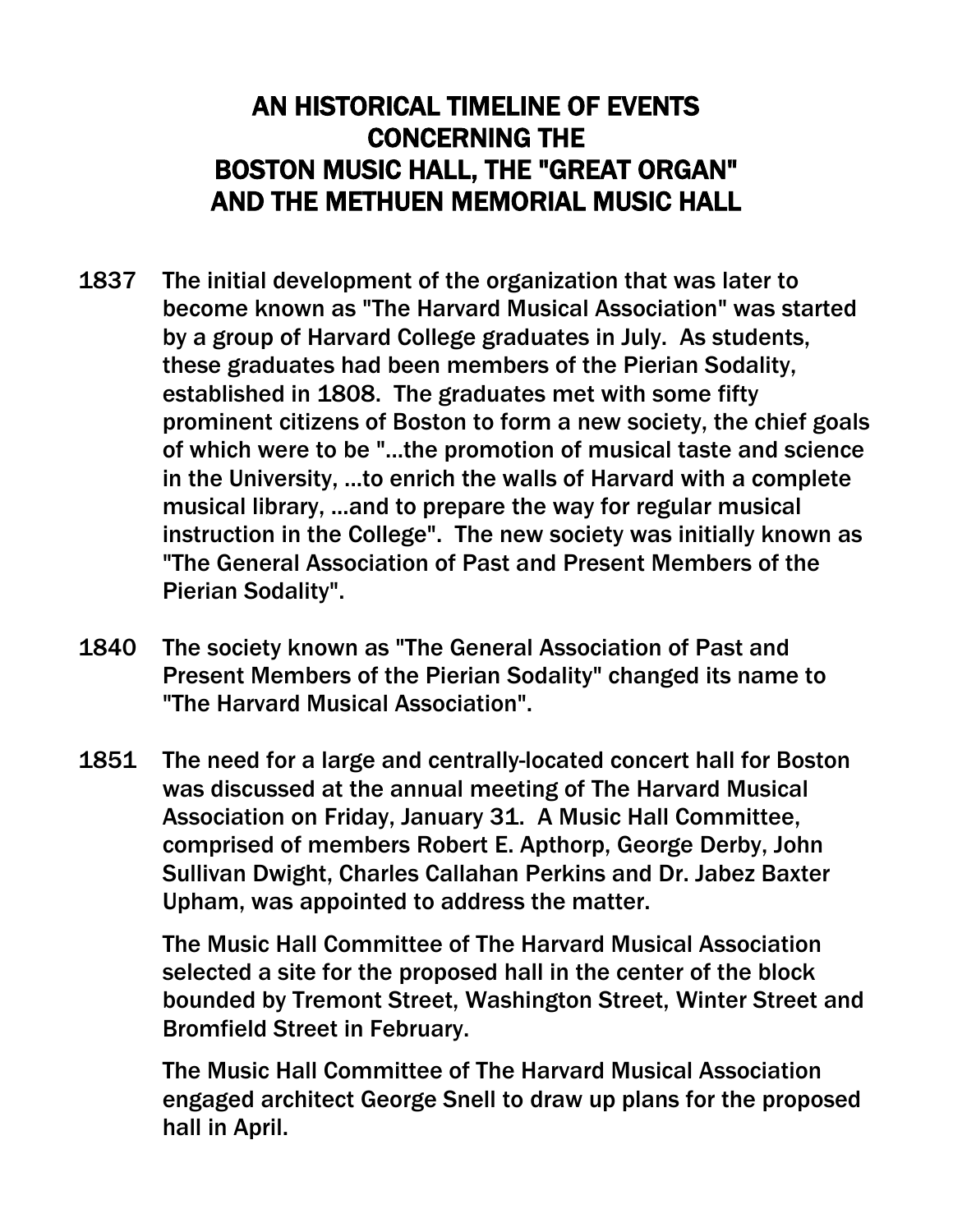Also, in April, The Harvard Musical Association issued a circular signed by members Jonas Chickering, George Derby, George Stillman Hillard and Dr. Jabez Baxter Upham, soliciting the contribution of funds to underwrite the Music Hall project.

Within sixty days of the announcement of the appeal, \$100,000 was raised.

The Boston Music-Hall Association was established.

The Boston Music-Hall Association adopted a seal and motto. The Saint Cecilia figure of the seal was drawn by Miss Jane M. Clarke of the New England School of Design for Women. The seal was engraved on brass by Mitchell. The motto *"Cælo venit aurea dextro"* was furnished by the Reverend Theodore Parker. The source of the motto was the Astronomica, Liber Quintus, phrase 539, of the Roman author, Marcus Manilius. The motto was translated as "She comes, resplendent, from auspicious skies". The seal was impressed on the tickets of the "Opening Festival, and was embossed on the certificates of stock.

The desired lot of land was purchased, and construction of the four-story structure began.

- 1852 The Boston Music-Hall Association, Dr. Jabez Baxter Upham, President, opened the Boston Music Hall to the public with a concert on Friday, November 20. The net proceeds of the event were "to form the nucleus of a fund, which, at some future day, might furnish the Hall with an Organ of the first class". The net proceeds realized were approximately \$920.
- 1853 The Handel and Haydn Society, organized in 1815 in Boston, moved to the Boston Music Hall, and brought with it its three manual and pedal organ built in 1832 by Thomas Appleton. Originally installed in Boylston Hall, the society and its organ moved in 1839 to Melodeon Hall. As relocated a second time to the Boston Music Hall, the organ stood in the niche behind the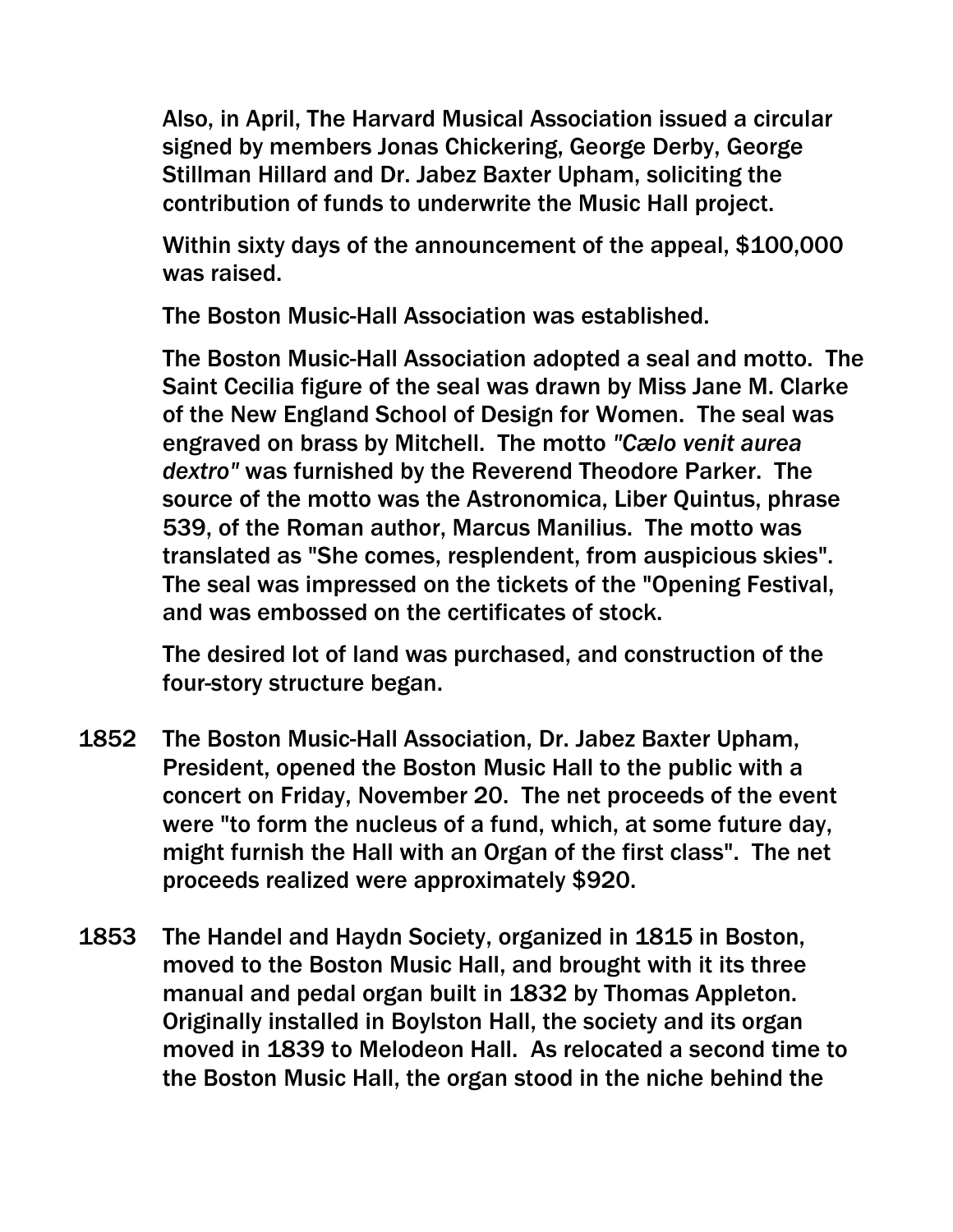screen of the stage. The Boston Music-Hall Association rented this organ for \$240 a year, and eventually purchased it.

Dr. Jabez Baxter Upham published a 43-page treatise entitled "Acoustic Architecture, or the Construction of Buildings with Reference to Sound and the Best Musical Effect". The discussion topics were drawn from his series of articles then recently published in "Dwight's Journal of Music". The treatise expanded on the discussions given in the articles, reported the results of his further investigation into architectural acoustics, and included several references to allied design and construction considerations of the Boston Music Hall.

A committee of members of the Boston Music-Hall Association with Dr. Jabez Baxter Upham traveled to Great Britain, France, Switzerland and Germany to examine organs and visit organbuilders during the summer and autumn.

Jonas Chickering died on Thursday, December 8, at age 55, in Boston, Massachusetts.

1856 A festival concert was held in the Boston Music Hall on Saturday, March 1 to celebrate the unveiling of Thomas G. Crawford's sevenfoot high bronze statue of Beethoven. The statue itself was placed on a six-foot high pedestal located at the center of the stage. Charles Callahan Perkins was credited with bearing some of the expense of casting and transporting the statue, although Mr. Crawford declined any further payment.

> The Boston Music-Hall Association voted on Wednesday, June 11 to commence raising \$25,000; the estimated required amount to purchase an organ. The Association itself appropriated \$10,000, on the condition that an additional \$10,000 be raised by private subscription, and that the remaining \$5,000, or such portion of it as would be required, be guaranteed without expense to the Association.

> The Boston Music-Hall Association voted on Monday, October 6 to authorize Dr. Jabez Baxter Upham to go to Europe to obtain a contract with an organbuilder.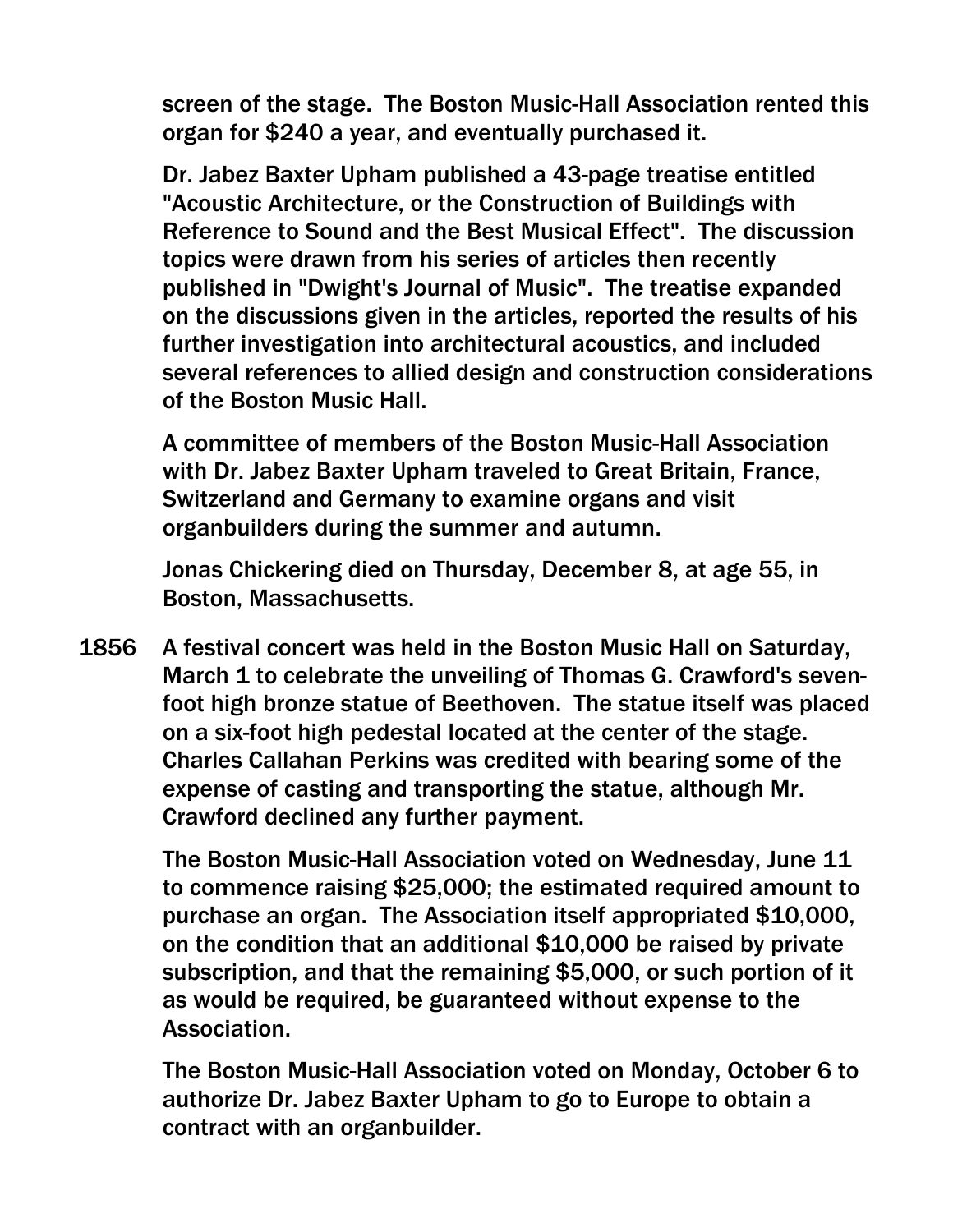1857 A contract, consisting of more than forty pages, was signed on Friday, February 20 with E. F. Walcker and Company of Ludwigsburg, Germany to build the organ for the Boston Music Hall.

> Thomas G. Crawford died on Saturday, October 10, at age 44, in London, England.

1860 Reverend Theodore Parker died on Thursday, May 10, at age 49, in Florence, Italy.

> A contract was signed in April with Gustave and Christian Herter (the "Herter Brothers") of New York for the organ case of American black walnut to be based on a preliminary design by the Boston artist and architect Hammett Billings.

1862 The Saturday, June 21 issue of "Dwight's Journal of Music" reported that the "Great Organ" for the Boston Music Hall was completed at the factory of the E. F. Walcker and Company in Ludwigsburg, Germany. Also, that the case for the organ was finished at the workshop of Herter Brothers in New York, New York.

> A committee, representing the Boston-Music Hall Association, assembled at the factory of the E. F. Walcker and Company in Ludwigsburg, Germany, to examine the "Great Organ". The committee consisted of Edward John Hopkins, Johann Georg Herzog, Julius Schiedmayer and Jacob Adam Seitz. Their report, dated Saturday, August 16, concluded that their examination of the instrument found that all the terms of the contract had been satisfied, and that they found the organ to have been constructed in a "most excellent and durable manner".

1863 The Dutch brig "Presto", with the "Great Organ" on board, sailed from Rotterdam, The Netherlands, for Boston on Thursday, January 1.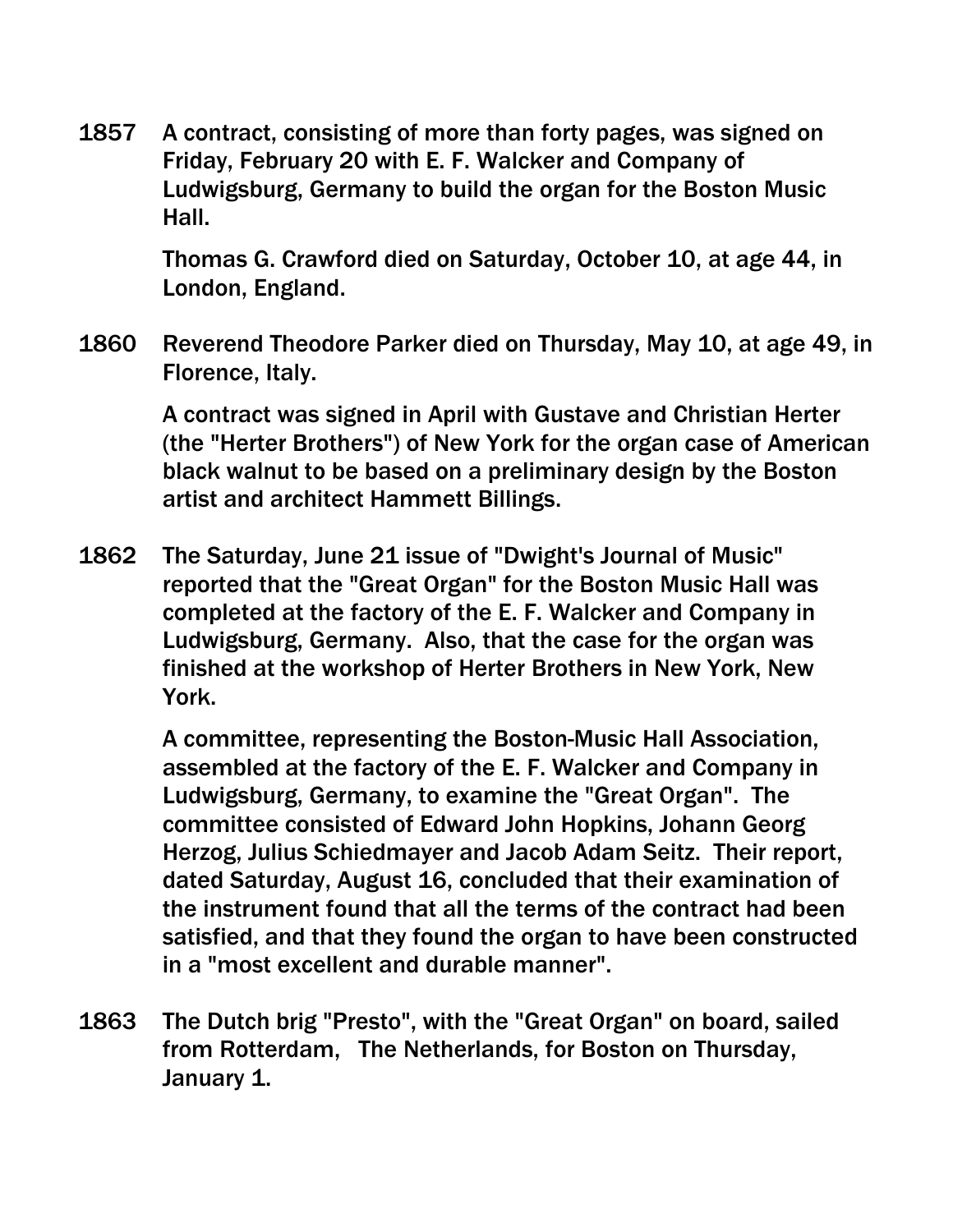Ebenezer Dale managed the task of transporting the organ case from the workshops of the Herter Brothers in New York to the Music Hall during the winter.

The Dutch brig "Presto", with the "Great Organ" on board, arrived in Boston on Sunday, March 22.

The 1832 Thomas Appleton organ in the Boston Music Hall was dismantled, removed and sold to the First Presbyterian Church of San Francisco, California.

Decorative painter William James McPherson oversaw the renovation of the walls and ceiling of the Boston Music Hall. The color scheme was changed, with the walls being painted somewhat darker and the ceiling lighter.

The seating arrangement in the Boston Music Hall was changed; the seats were reupholstered and covered with dark red enamel cloth. New porcelain plates were installed to number the seats, which totaled 2,654.

The "Great Organ" was first shown and heard at a private exhibition for the subscribers and stockholders of the Boston Music-Hall Association, members of city government and other invited guests, on Saturday evening, October 31. A huge green curtain, veiling the organ, was dramatically lowered, Dr. Jabez Baxter Upham delivered a lengthy report of the organ project, and various organists performed.

The "Great Organ" in the Boston Music Hall was formally inaugurated to the public on Monday evening, November 2. Tickets to the event were priced at three dollars, and the proceeds were to be used to reduce the debt in acquiring the organ, and to establish a fund to underwrite the maintenance of the instrument. Charlotte Saunders Cushman recited a lengthy ode, written by Mrs. James T. Fields. Dr. Jabez Baxter Upham, President of the Boston Music-Hall Association and Chairman of the Organ Committee, introduced Friedrich Walcker, son of the organbuilder, to the audience. As at the prior private exhibition, a green curtain, veiling the organ, was dramatically lowered. John Knowles Paine,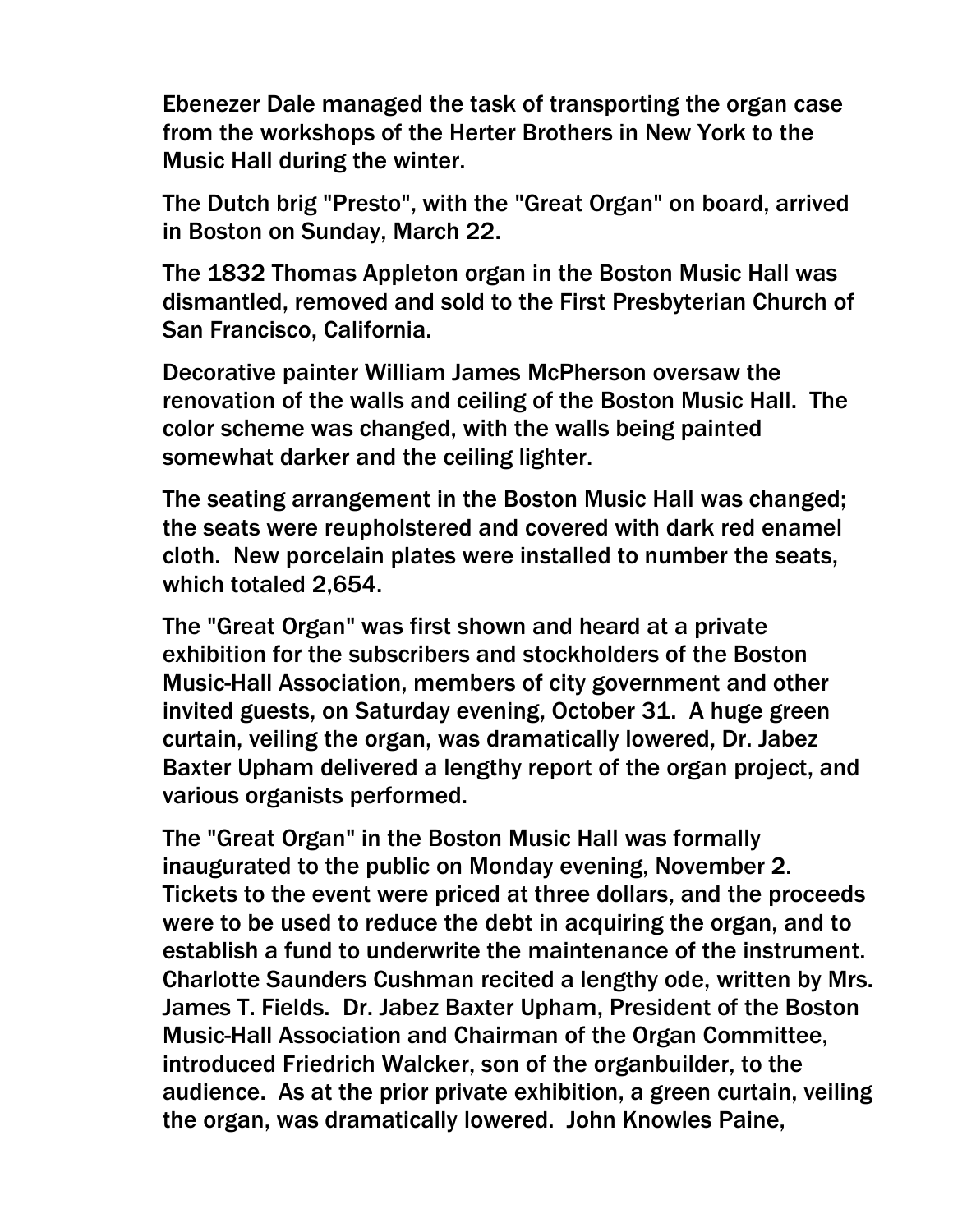Whitney Eugene Thayer, George Washbourne Morgan, Benjamin Johnson Lang, Dr. Samuel Parkman Tuckerman, and John Henry Willcox performed works by Johann Sebastian Bach, George Frideric Handel, Felix Mendelssohn, Giovanni Pierluigi da Palestrina, Henry Purcell and Louis James Alfred Lefébure-Wély.

A complimentary dinner was presented in honor of Johann Friedrich ("Fritz") Walcker, son of the builder of the "Great Organ" Eberhard Friedrich Walcker, by the directors of the Boston Music-Hall Association on Tuesday evening, November 3 at the Revere House. Approximately thirty-five invited local dignitaries and people associated with the organ project attended. Dr. Jabez Baxter Upham, President of the Boston Music-Hall Association and Chairman of the Organ Committee presided and introduced the many speakers who each offered remarks appropriate to the celebration.

- 1866 The Boston Music-Hall Association reported that receipts at the Music Hall for the month of June were \$576.
- 1871 The pitch of the "Great Organ" was raised.

The New York Times of Wednesday, June 14 reported that the once a year dusting of the "Great Organ" costs \$133.

Ebenezer Dale died on Sunday, December 3, at age 59, in Boston, Massachusetts.

1872 Thomas Appleton died on Thursday, July 11, at age 86, in Reading, Massachusetts.

> Eberhard Friedrich Walcker died on Friday, October 4, at age 78, in Ludwigsburg, Germany.

1874 George Derby died on Saturday, June 20, at age 55, in Boston, Massachusetts.

> Hammatt Billings died on Saturday, November 14, at age 56, in New York, New York.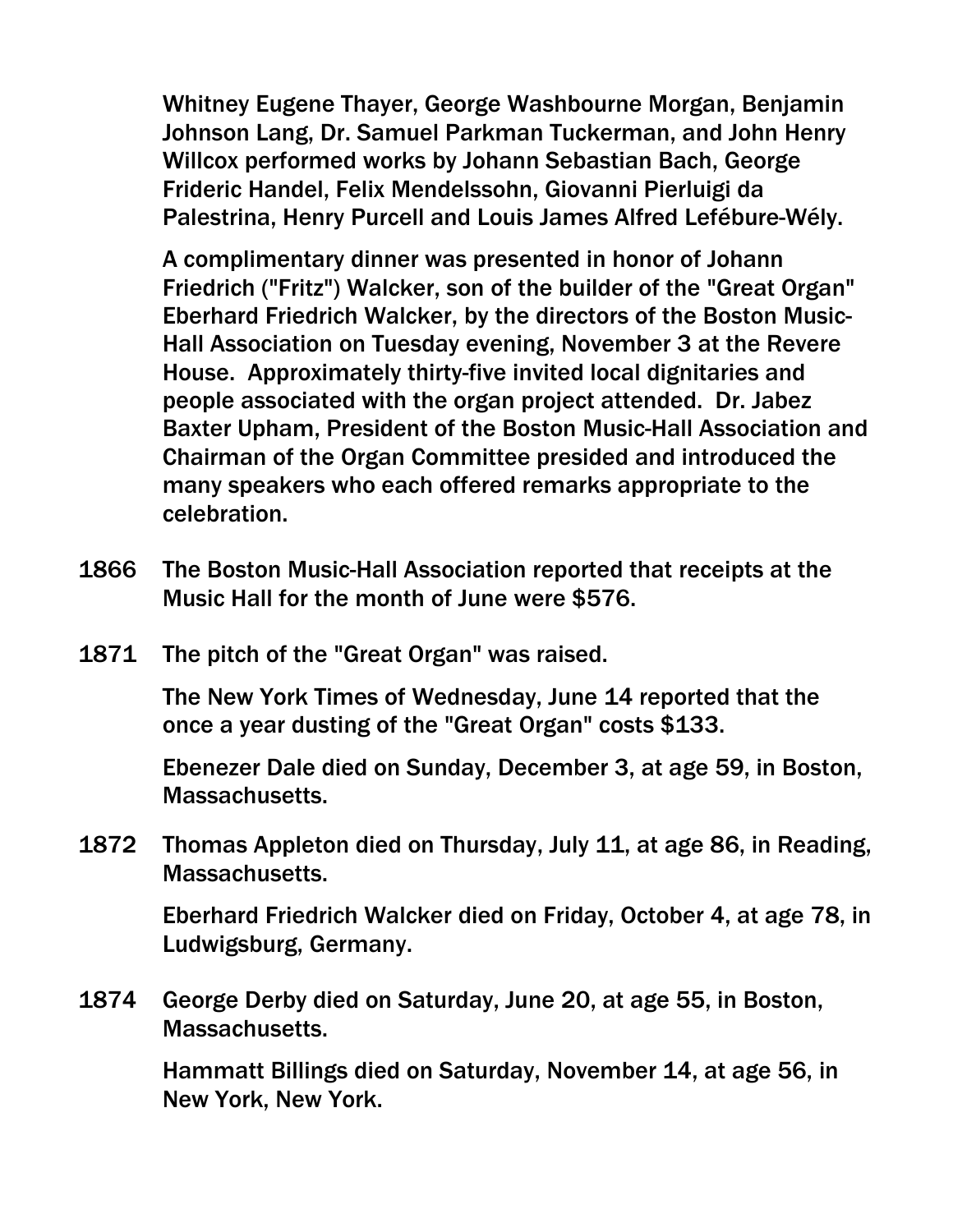- 1875 John Henry Willcox died on Tuesday, June 29, at age 47, in Boston, Massachusetts.
- 1876 Charlotte Saunders Cushman died on Friday, February 18, at age 59, in Boston, Massachusetts.
- 1878 Julius Schiedmeyer died in January in Stuttgart, Germany.

Mark Hopkins died on Friday, March 29, at age 64, in Yuma, Arizona.

Jacob Adam Seitz died, at age 77.

- 1879 George Stillman Hillard died on Tuesday, January 21, at age 70, in Boston, Massachusetts.
- 1881 English-born architect Henry Vaughan arrived in New York aboard the steamship "Abyssinia" from Liverpool in February.

Henry Lee Higginson, the founder of the Boston Symphony Orchestra, and his associates purchased a controlling interest in the Boston Music Hall during the summer, when preparations were being made for the debut of the orchestra.

The Boston Symphony Orchestra gave its inaugural concert in the Boston Music Hall on Saturday evening, October 22 under the direction of conductor Georg Henschel. Works by Ludwig van Beethoven, Christoph Willibald Gluck, Franz Joseph Haydn, Franz Schubert, Max Bruch and Carl Maria von Weber were performed.

1882 Robert E. Apthorp died on Friday, February 10, in Boston, Massachusetts.

> An exquisite, highly-detailed facsimile model of the "Great Organ", 22 feet wide and 15 feet high, fabricated of wood and dry goods, displayed in the show window of the Jordan and Marsh establishment, was unveiled on Saturday, May 13.

The Boston Daily Globe reported on Thursday, September 7 that the "Great Organ", considered to be out of public favor, unreliable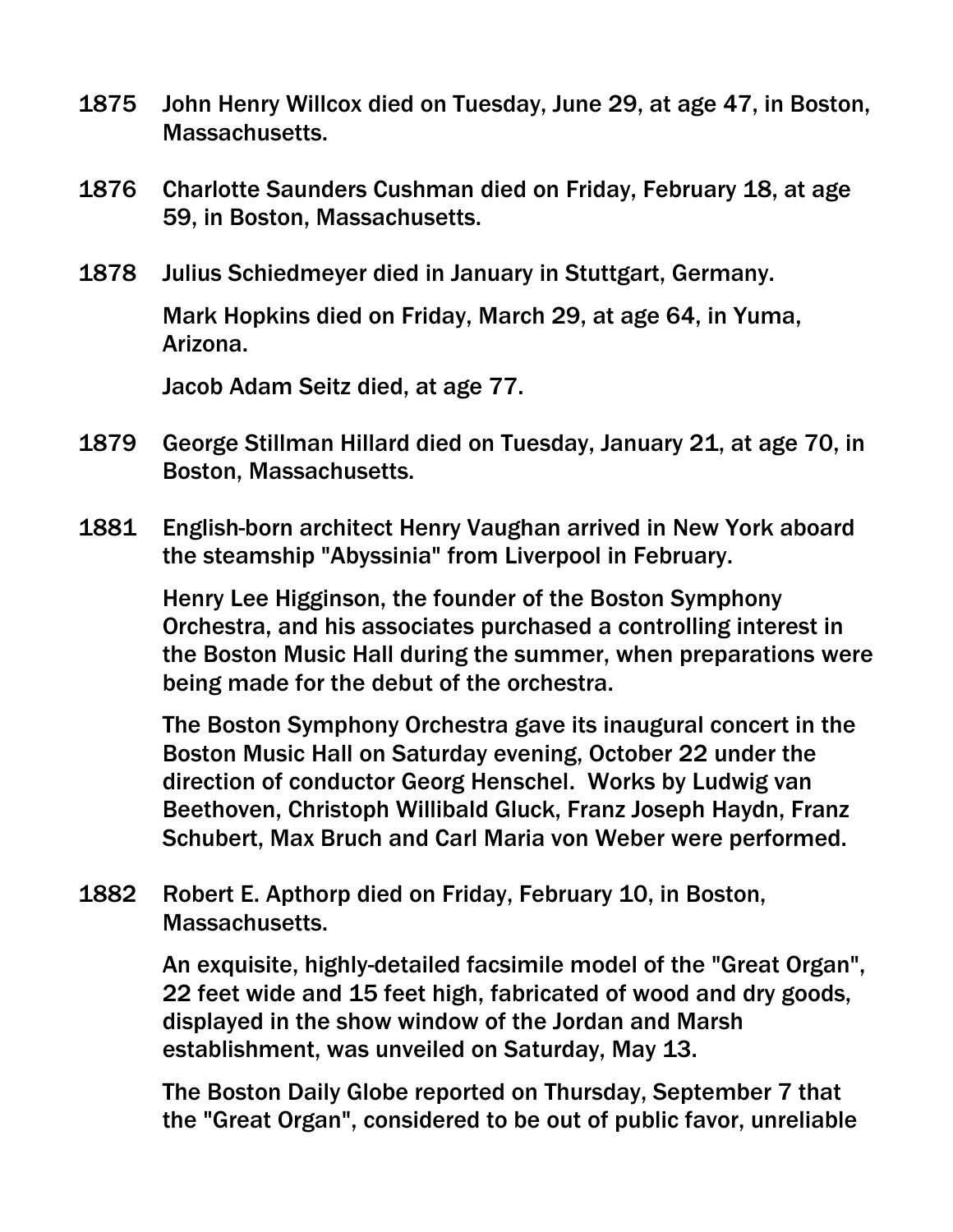and occupying both needed stage and audience space, was contemplated to be purchased in the interest of the New England Conservatory of Music, removed from the Boston Music Hall and placed in a new, as yet to be built, concert hall at the rear of the conservatory property.

1883 The "Great Organ" was purchased by the sewing machine developer and trustee of the New England Conservatory of Music, William O. Grover, for \$5,000 in March.

> The legal suit to obtain a court injunction to prevent the removal of the "Great Organ" from the Boston Music Hall was denied, and the organ's removal was scheduled to begin in May 1884.

Christian Herter died on Friday, November 2, at age 43, in New York, New York.

1884 Frederic Archer gave the last performance on the "Great Organ" in the Boston Music Hall on Wednesday evening, May 14. The recital consisted of works by Gustav Merkel, Edouard Batiste, Jacques Nicolas Lemmens, Giacomo Meyerbeer, Frederic Archer, Joseph Callaerts, Felix Mendelssohn, Johann Ludwig Krebs, Berthold Tours and Richard Wagner.

> Completion of the dismantling of the "Great Organ" and its removal from the Boston Music Hall was accomplished prior to the required date of Tuesday, July 1. The components of the organ were placed in storage in a rough frame building in the yard at the rear of the New England Conservatory of Music.

- 1885 With the "Great Organ" having been removed from the Boston Music Hall, a large sounding board was constructed over the stage platform to increase the acoustical projection of the sound of the Boston Symphony Orchestra into the hall.
- 1886 Charles Callahan Perkins died on Wednesday, August 25, at age 63, in Windsor, Vermont.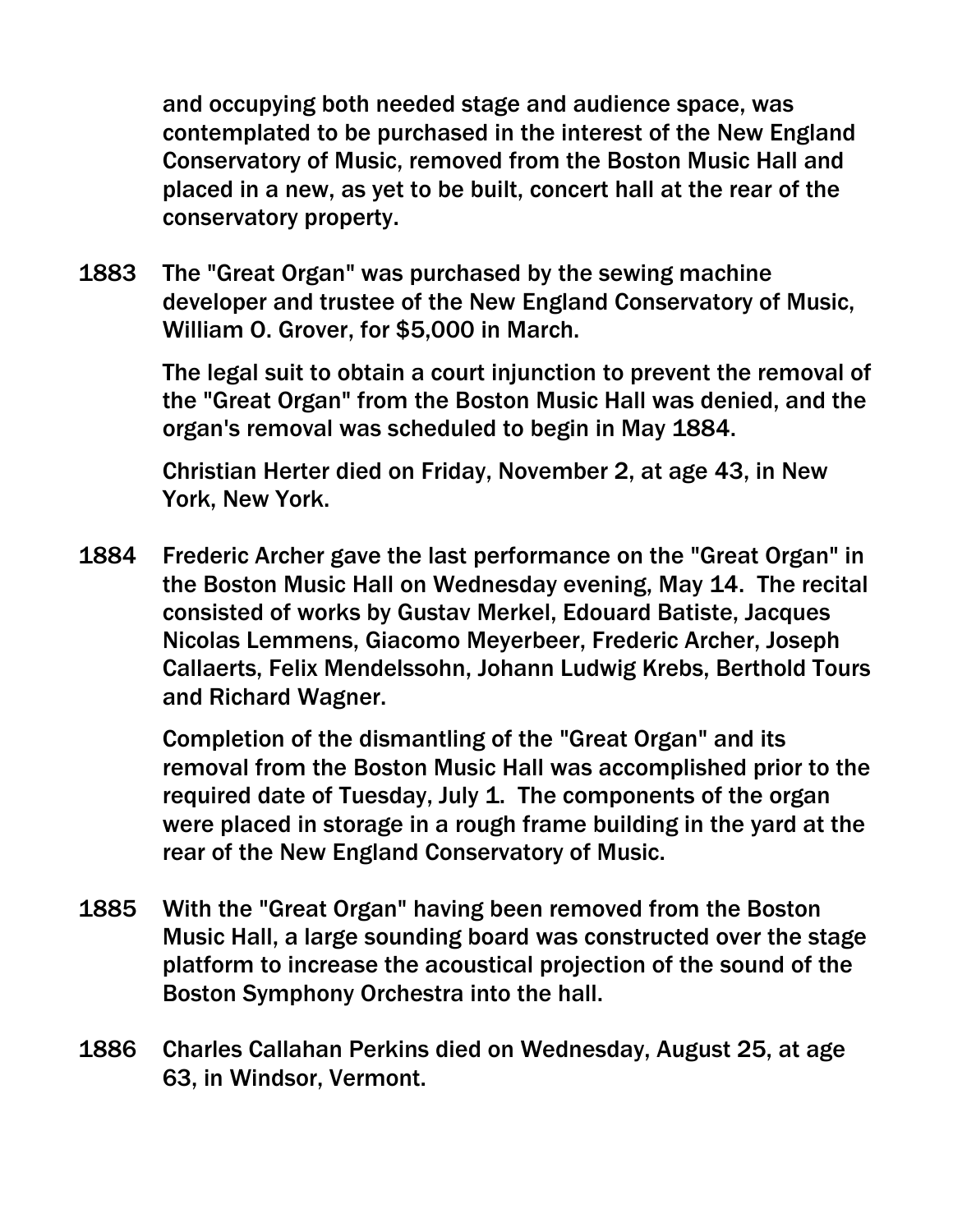- 1887 Edward F. Searles and Mary Frances (Sherwood) Hopkins were married at a ceremony in Trinity Chapel, New York, New York on Monday, November 7.
- 1889 Whitney Eugene Thayer committed suicide on Thursday, June 27, at age 50, in Burlington, Vermont.

Edward F. Searles purchased the Methuen Woolen Company building, built in 1864 and in which woolen shawl cloth was produced, from Amory Leland. Power to run the machinery was provided by a nearly 10-foot drop on the Spicket River at "Harvey's Falls".

- 1890 Samuel Parkman Tuckerman died on Monday, June 30, at age 71, in Newport, Rhode Island.
- 1891 Mrs. Edward F. Searles [Mrs. Mary Frances (Sherwood) (Hopkins) Searles] died on Saturday, July 25, at age 73, in Methuen, Massachusetts.
- 1892 Ownership of the former Methuen Woolen Company building was transferred from Edward F. Searles to James Elbert Treat on Thursday, January 7.

George Washbourne Morgan died on Sunday, July 10, at age 70, in Tacoma, Washington.

Edward F. Searles established the Methuen Organ Company with James Elbert Treat in the former Methuen Woolen Company building. Two other enterprises, the United States Tubular Bell Company, manufacturers of harmonic bells; and the D. M. Bruce Company (David M. Bruce), suppliers of metal pipes for organs, were also located in the old mill building.

1893 George Snell died on Thursday, February 23, at age 73, in Boston, Massachusetts.

> John Sullivan Dwight died on Tuesday, September 5, at age 80, in Boston, Massachusetts.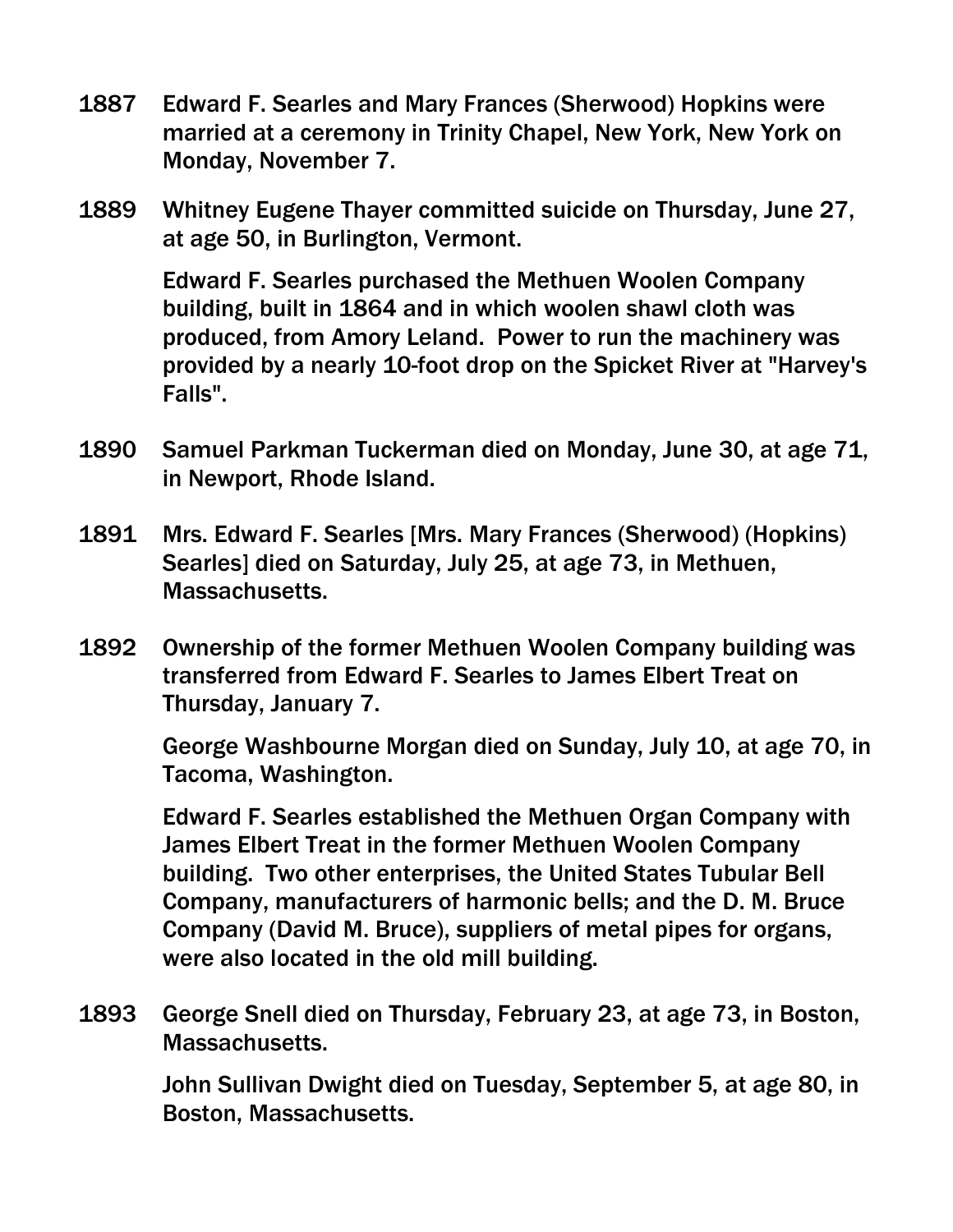1895 William O. Grover died on Thursday, September 5, at age 72, in Beverly, Massachusetts.

> Organbuilder Johann Friedrich "Fritz" Walcker died on Friday, December 6, at age 66, in Ludwigsburg, Germany.

1896 Ownership of the former Methuen Woolen Company building was transferred from James Elbert Treat to Edward F. Searles on Monday, April 27.

> Mrs. Jesse Gould Searles [Mrs. Sarah (Littlefield) Searles], mother of Edward F. Searles, died on Thursday, November 12, at age 87, in Methuen, Massachusetts.

- 1897 The dismantled "Great Organ" was purchased at an auction to settle the estate of William O. Grover, held within the rough frame building in the yard at the rear of the New England Conservatory of Music in Boston in which the organ had been stored for the past 12 years, by John M. Ingraham, representing the Methuen Organ Company and Edward F. Searles, for the single bid of \$1,500 on Wednesday, May 12.
- 1898 Gustave Herter died on Tuesday, November 29, at age 68, in New York, New York.
- 1900 The nineteenth season of the Boston Symphony Orchestra was the last held in the Boston Music Hall. The final concert in the venue took place on Saturday evening, April 28 under the direction of conductor Wilhelm Gericke. The program consisted of Ludwig van Beethoven's "Leonore Overture No. 2", Wolfgang Amadeus Mozart's Quintette, "Di scrivermi ogni giorno", from "Cosi fan tutte", and Beethoven's Ninth Symphony.

The interior of the Boston Music Hall was gutted and remodeled into a vaudeville theater. The facility reopened on Tuesday, September 4 as the "Boston Music-Musee Hall".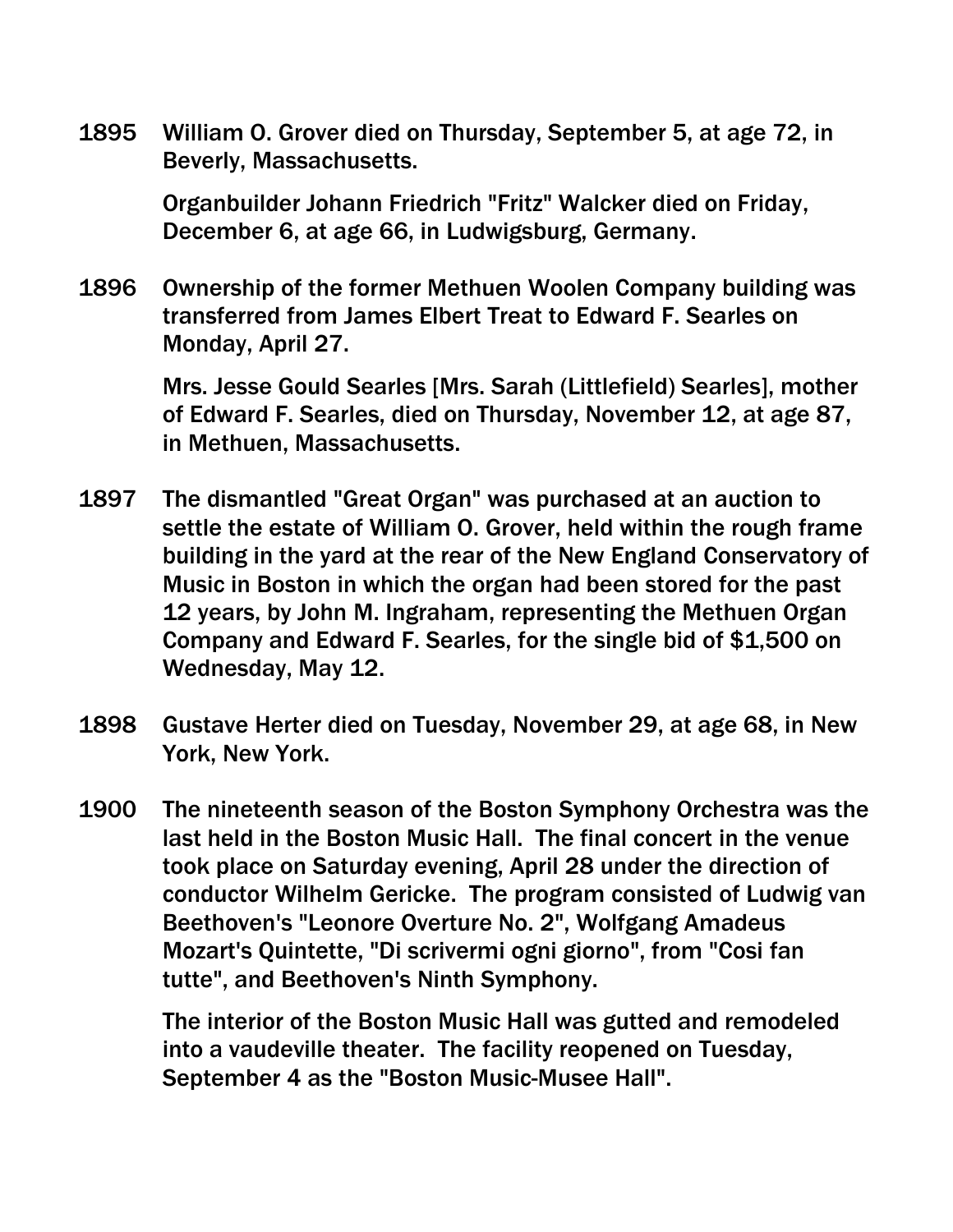The Boston Symphony Orchestra under the direction of conductor Wilhelm Gericke held its inaugural concert in the new "Symphony Hall", located at Huntington and Massachusetts Avenues, on Monday evening, October 15. The concert consisted of the "Missa Solennis" by Ludwig van Beethoven.

1901 Edward John Hopkins died on Monday, February 4, at age 82, in London, England.

> Organist Frederic Archer died on Tuesday, October 22, at age 63, in Pittsburgh, Pennsylvania.

- 1902 Dr. Jabez Baxter Upham died on Saturday, March 15, at age 82, in New York, New York.
- 1905 The Boston Music Hall was substantially remodeled yet again. A third entrance was added from 415 Washington Street. On Sunday, February 12, the Music Hall was renamed the "Empire Theatre".

The Methuen Organ Company began rebuilding the "Great Organ".

1906 John Knowles Paine died on Wednesday, April 25, at age 67, in Cambridge, Massachusetts.

> The "Empire Theatre" became the "Orpheum Theatre" on Monday, September 3

1909 The construction of the "Serlo Organ Hall" was completed.

Johann Georg Herzog died on Wednesday, February 3, at age 86, in Munich, Germany.

Benjamin Johnson Lang died on Sunday, April 4, at age 71, in Boston, Massachusetts.

An informal recital was performed by Everett E. Truette of Boston on the "Great Organ" in the Serlo Organ Hall on Thursday, June 10. The recital was arranged by Edward F. Searles, and was attended by a few invited guests.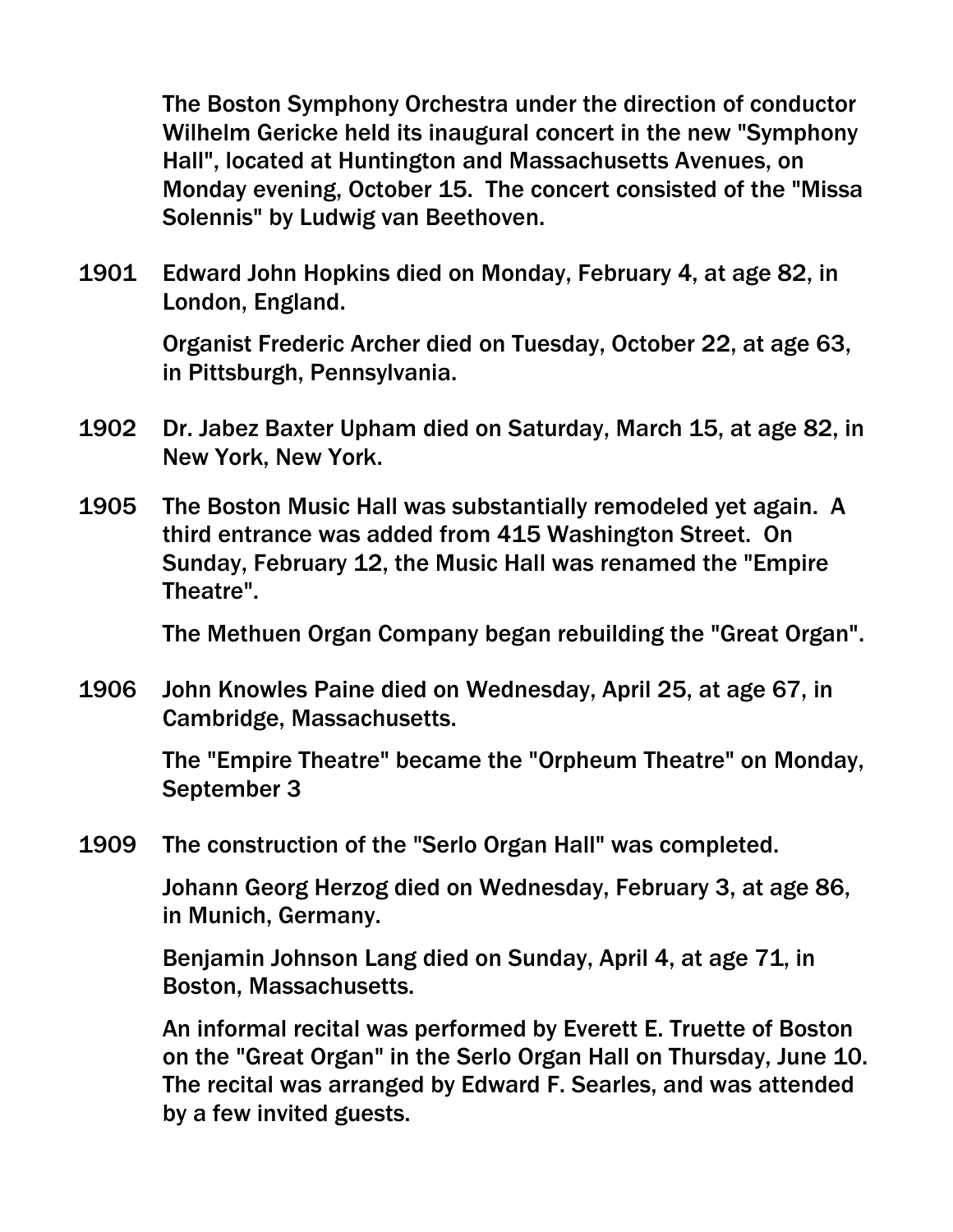On Monday, September 13, the "Boston Globe" reported that the "Orpheum Theatre" would be known as the "American Music Hall".

Edward F. Searles held a rededication of the "Great Organ", originally in the Boston Music Hall, in Serlo Organ Hall on Thursday afternoon, December 9. Some two hundred and fifty invited guests attended. Everett E. Truette of Boston performed works by Alfred Hollins, Charles King Hall, Johann Sebastian Bach, Théodore Dubois, Alexandre Guilmant, Eugène de Bricqueville, William Wolstenholme, Adolphe Marty and Louis Thiele.

- 1910 After a summer of stock plays, the "American Music Hall" became the "Orpheum Theatre" once more.
- 1911 The first public recital on the "Great Organ" in the Serlo Organ Hall was performed by Everett E. Truette of Boston on Thursday evening, June 8. Works by Johann Sebastian Bach, Charles-Marie Widor, Alexandre Guilmant, Richard Wagner, Alfred Hollins, William Wolstenholme and Fernand de la Tombelle were heard.
- 1912 Edward F. Searles donated to the town of Methuen a Henry Vaughan designed stone arch façade bridge over the Spicket River, with turrets and piers at the southern property line of Serlo Organ Hall.
- 1913 A recital celebrating the fiftieth anniversary of the inauguration of the "Great Organ" in the Boston Music Hall was performed by (John) Wallace Goodrich on Sunday, November 2. Works by Johann Sebastian Bach, Alexandre Guilmant, Marco Enrico Bossi, Felix Mendelssohn, Charles-Marie Widor, Louis James Alfred Lefébure-Wely and César Franck were performed.
- 1915 Mrs. James T. Fields [Mrs. Annie (Adams) Fields] died on Tuesday, January 5, at age 80, in Boston, Massachusetts.

James Elbert Treat died on Wednesday, May 26, at age 81, in Boston, Massachusetts.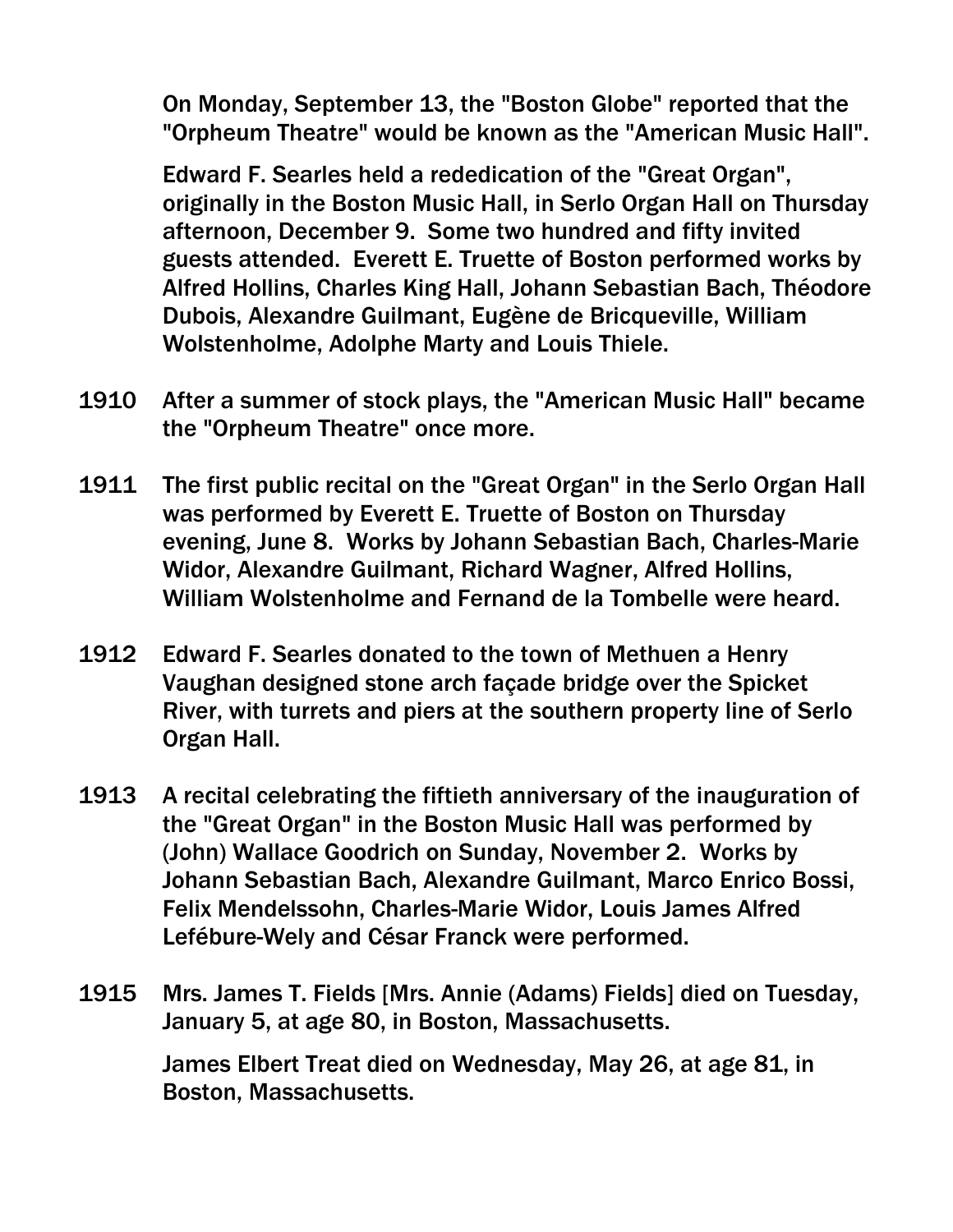- 1916 The Boston Music Hall was again gutted and remodeled. On Thursday, January 20, the facility reopened as the "Loew's Orpheum Theatre", to become Boston's first authentic movie palace.
- 1917 Henry Vaughan died on Saturday, June 30, at age 72, in Newton Centre, Massachusetts.
- 1919 Henry Lee Higginson died on Friday, November 14, at age 84, in Boston, Massachusetts.
- 1920 Edward Francis Searles died on Friday, August 6, at age 79, in Methuen, Massachusetts.

Under the terms of the will of Edward F. Searles, allowed in Salem, Massachusetts Probate Court on Friday, November 26, Arthur T. Walker, as residuary legatee, became owner of the Serlo Organ Hall, the "Great Organ", and the organ factory building.

- 1925 Wilhelm Gericke died on Tuesday, October 27, at age 80, in Vienna, Austria.
- 1927 Arthur Thomas Walker died on Monday, August 8, at age 50, in Windham, New Hampshire.

Under the terms of the will of Arthur T. Walker, filed in court in Brooklyn, New York on Wednesday, August 17, Ina Cecil McEachran of Detroit, Michigan and others became owners of the Serlo Organ Hall, the "Great Organ", and the organ factory building. Mr. Walker's secretary, Elgin E. Rudd, was named executor of the estate.

1929 Elgin E. Rudd died on Tuesday, November 19, at age 58, in New York, New York.

> A recital on the "Great Organ" in Serlo Organ Hall was performed by Marcel Dupré on Thursday, November 21. The program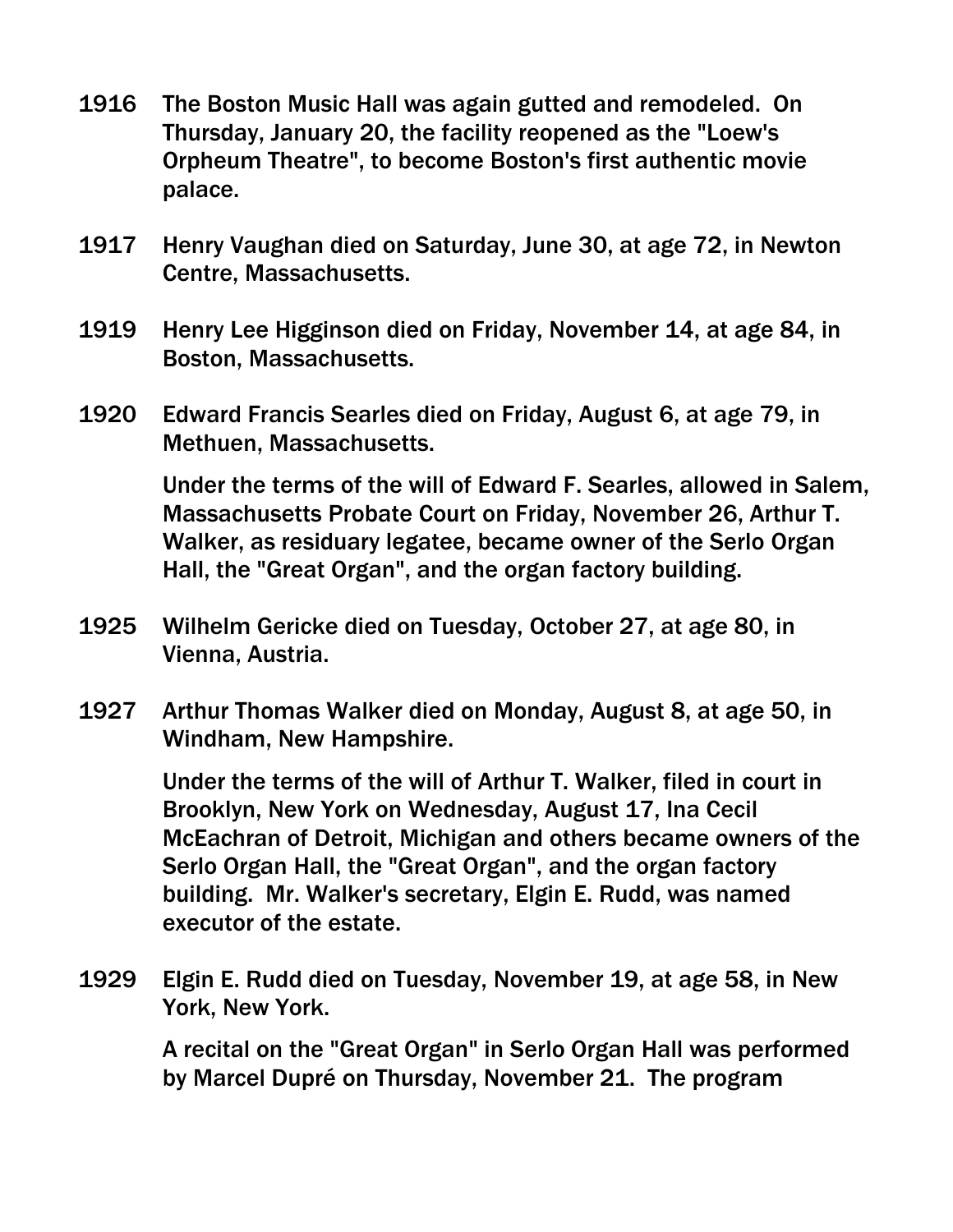consisted of works by César Franck, Johann Sebastian Bach, Marcel Dupré and Johannes Brahms.

1930 Ownership of the Serlo Organ Hall, the "Great Organ", and the organ factory building was transferred from Ina Cecil McEachran et alii to Lillian (Wightman) Andrew of Methuen, Massachusetts on Tuesday, June 17.

> A mortgage on the Serlo Organ Hall, the "Great Organ", and the organ factory building was obtained by Mrs. Francis Martin Andrew [Mrs. Lillian (Wightman) Andrew] from the Essex Savings Bank on Thursday, August 21.

1931 Serlo Organ Hall, the "Great Organ", and the organ factory building were purchased by organbuilder Ernest M. Skinner of West Newton, Massachusetts from Mrs. Francis Martin Andrew [Mrs. Lillian (Wightman) Andrew] on Wednesday, February 4.

> Alexander McCurdy performed a recital on the "Great Organ" of the "Serlo Hall" on the evening of Thursday, November 5.

1932 Alexander McCurdy performed a recital on the "Great Organ" of the "Serlo Hall" on Wednesday, June 22, as part of the American Guild of Organists Eleventh General Convention which was being held in Boston.

> A program of Christmas music was broadcast live from the "Serlo Organ Hall" by Boston radio station WBZ and the National Broadcasting Company network from 6:00 to 7:00 P.M. on Sunday, December 25. Archibald T. Davison; Harvard University Organist and Choirmaster, and Director of the Harvard Glee Club; gave a brief resume of the history of the organ. William E. Zeuch, organist of the First Church in Boston, played the "Great Organ" and directed a choir of 24 voices. Fox Movietone News was there to record a news reel of the event.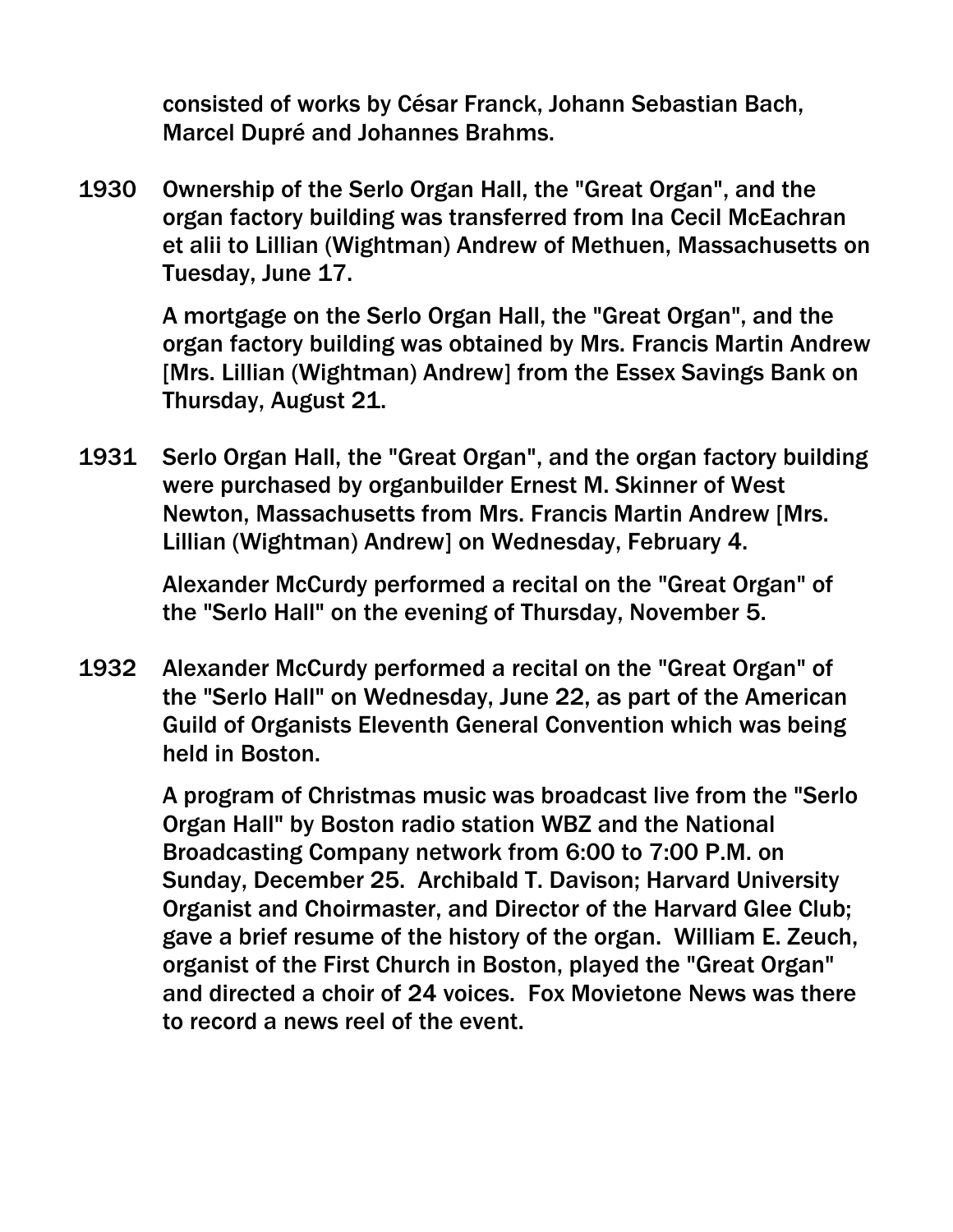1933 A mortgage on the Serlo Organ Hall and the organ factory building was given by Richmond H. Skinner to the Essex Savings Bank of Lawrence on Friday, January 13.

> Everett E. Truette died on Saturday, December 16, at age 72, in Brookline, Massachusetts.

- 1934 Georg Henschel died on Monday, September 10, at age 84, in Aviemore, Scotland.
- 1935 E. Power Biggs performed recitals on the "Great Organ" of the "Methuen Organ Hall" on the Sunday afternoons of September 22 and 29 at 4:00 P.M.
- 1936 Ernest M. Skinner and his son, Richmond H. Skinner, established "The Ernest M. Skinner and Son Company" organbuilding company in the organ factory building adjoining the Serlo Organ Hall.

E. Power Biggs performed recitals on the "Great Organ" of the "Methuen Organ Hall" on the Sunday afternoons of July 19 and 26 at 4:00 P.M.

1937 The Ernest M. Skinner and Son Company was awarded the contract to build the organ for the National Cathedral in Washington, D. C.

> E. Power Biggs performed recitals on the "Great Organ" of the "Methuen Organ Hall" on the Sunday afternoons of July 11, 18, 25 and August  $1$  at  $4:00$  P.M.

- 1938 The Ernest M. Skinner and Son Company organ in the National Cathedral, Washington, D. C. was dedicated on Thursday, November 10.
- 1941 A two-manual organ for Saint Peter's Church, Beverly, Massachusetts, was the last built by the Ernest M. Skinner and Son Company in Methuen.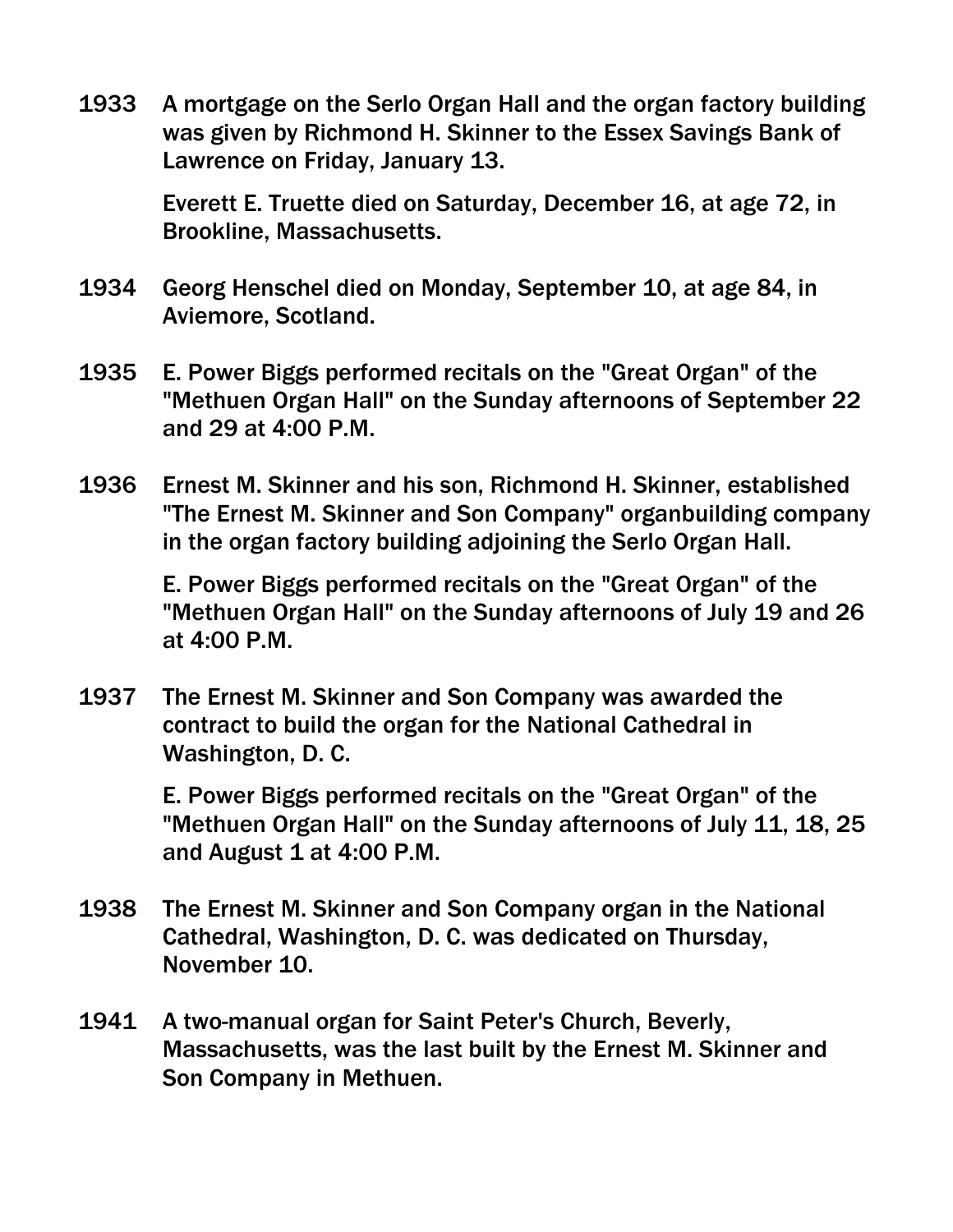1942 On Monday, June 1, the War Production Board issued an order that mandated the conversion of the entire musical instrument manufacturing industry to defense work effective Wednesday, July 1. All organbuilders were ordered to convert to producing blowers for link trainers used in the ground training of pilots.

> In August, the Ernest M. Skinner and Son Company transferred all of its assets to Arthur T. Wasserman and Matthew Brown as trustees to protect itself from creditors.

> The Ernest M. Skinner and Son Company ceased operations in the Methuen organ factory building, declared bankruptcy and closed on Thursday, October 1.

1943 A land court decree was issued in May, empowering the Essex Savings Bank of Lawrence to sell the Serlo Organ Hall and organ factory building as properties covered by two mortgages: one given by Mr. Francis Martin Andrew and Mrs. Francis Martin Andrew [Mrs. Lillian (Wightman) Andrew], and the other given by Richmond H. Skinner.

> The organ factory building was destroyed by a general alarm fire on Thursday, June 17.

On Friday, July 2, the Essex Savings Bank acquired title to the Serlo Organ Hall and the surrounding land at the mortgage foreclosure public auction for \$55,000.

1946 The Articles of Organization of the Methuen Memorial Music Hall, Inc. were filed with the Secretary of the Commonwealth of Massachusetts on Monday, May 6. The officers of the corporation were Reverend Theophilus Ringsmuth, President; B. Allen Rowland, Vice President; Philip F. Danforth, Treasurer; and Mary G. Watts, Secretary.

> A Certificate of Incorporation of the Methuen Memorial Music Hall, Inc. was issued by the Secretary of the Commonwealth of Massachusetts on Wednesday, June 12.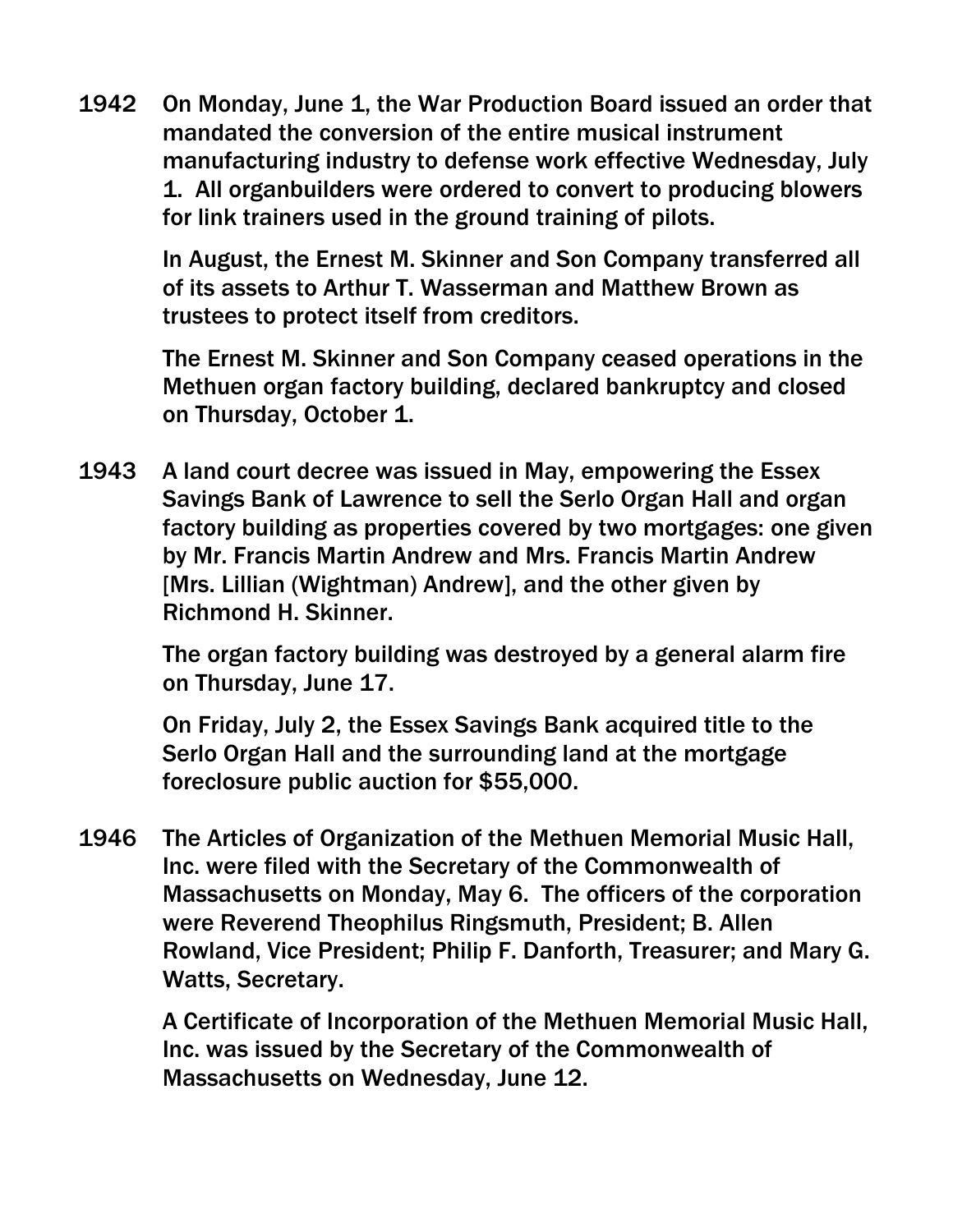The Serlo Organ Hall and the surrounding land were purchased by Alfred Calvin Gaunt from the Essex Savings Bank on Friday, June 14.

The Serlo Organ Hall and the immediate surrounding property were given by Alfred Calvin Gaunt to the Methuen Memorial Music Hall, Inc. on Friday, June 14.

The Serlo Organ Hall was renamed the Methuen Memorial Music Hall.

A contract was signed on Monday, July 8 with the Aeolian-Skinner Organ Company, Inc. of Boston to rebuild the "Great Organ" to specifications prepared by Arthur Howes, Carl Weinrich and Ernest White for \$24,500.

A steam heating system was installed with an oil-fired cast-iron boiler and cast-iron radiators.

Ownership of two tracts of land was transferred from Alfred Calvin Gaunt to the Methuen Memorial Music Hall, Inc. on Friday, December 13. The first tract was land on the east side of the Spicket River south and west of the hall. The second tract was land on the west side of the Spicket River fronting on Union and River Streets.

1947 A rededication concert of the rebuilt "Great Organ" in the Methuen Memorial Music Hall was performed by Arthur Howes, Carl Weinrich and Ernest White on Tuesday evening, June 24 and Wednesday evening, June 25. Works by Johann Sebastian Bach, Dietrich Buxtehude, Hubert W. Lamb, Johannes Brahms, César Franck, Giambattista Martini, Johann Kirnberger, Thomas Arne, Max Reger and Sigfrid Karg-Elert were performed, as well as an improvisation by Ernest White.

> The Music Hall Board of Trustees rented the building and organ for a portion of the summer to Arthur Howes for the purpose of conducting an "Organ Institute". This annual rental arrangement continued through at least 1959.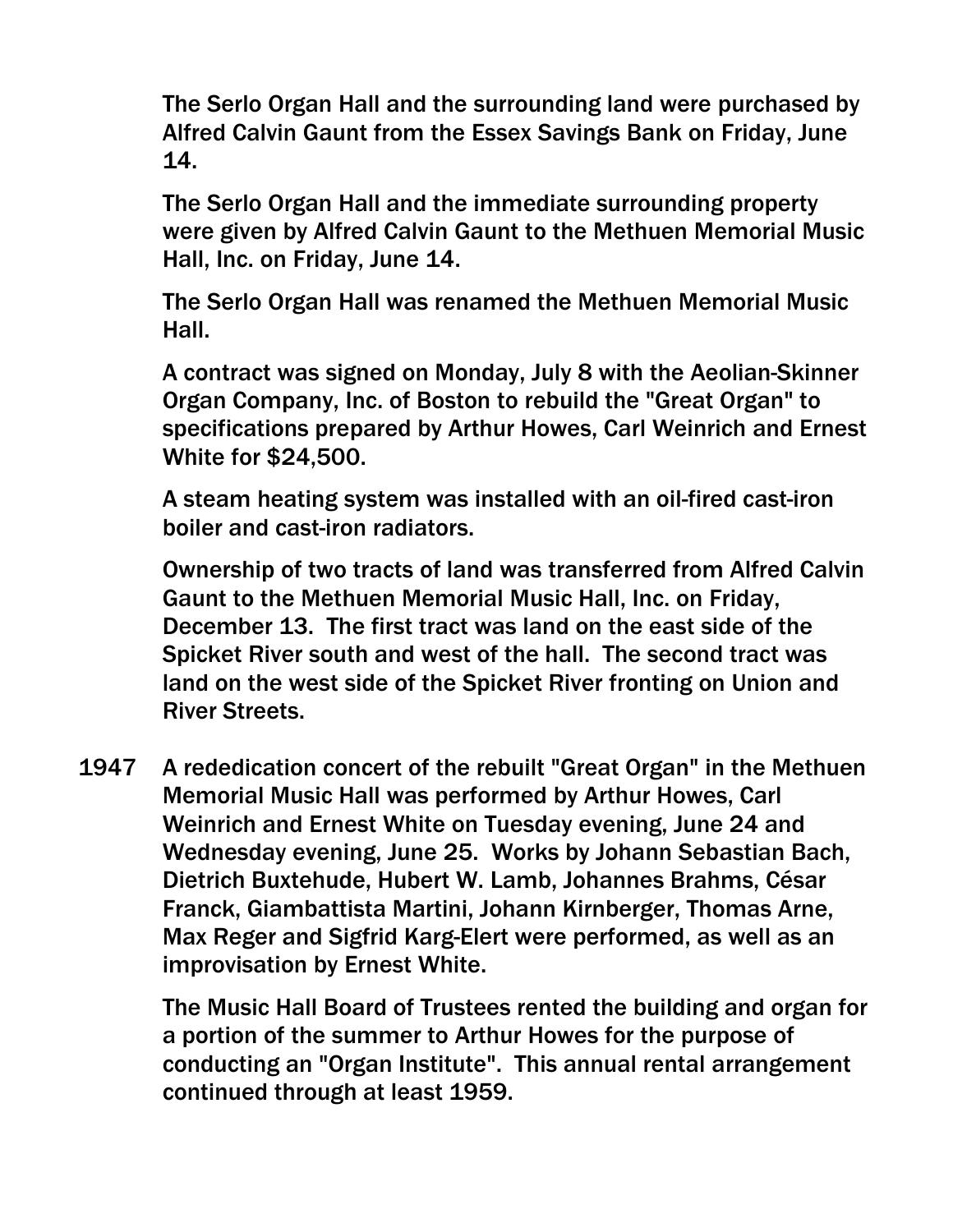- 1949 The tax-exempt status of the Methuen Memorial Music Hall, Inc. was established by a letter from the Commissioner of Internal Revenue dated Thursday, November 17.
- 1951 The Music Hall Board of Trustees leased the lower floor of the building to the Town of Methuen for use as a Civil Defense shelter. This annual arrangement continued through at least 1955.

The "Organ Institute" began publication of the "Organ Institute Bulletin/Quarterly"; Arthur Howes, editor. This publication continued through at least the summer of 1964.

- 1952 (John) Wallace Goodrich died on Friday, June 6, at age 81, in Boston, Massachusetts.
- 1953 Columbia Records conducted recording sessions of E. Power Biggs performing works by Johann Sebastian Bach, Marcel Dupré, Lynnwood Farnum, Franz Liszt, Julius Rebuke and Leo Sowerby on the "Great Organ" on Monday, May 25 and Wednesday, May 27.
- 1954 On Monday, January 18, Columbia Masterworks released a 33 1/3 rpm, monophonic, 12" long-playing record of E. Power Biggs at Methuen playing works by Julius Reubke and Franz Liszt.
- 1955 Ownership of the land between the hall and the storage warehouse was transferred from Alfred Calvin Gaunt to the Methuen Memorial Music Hall, Inc. on Wednesday, June 15.
- 1956 Organbuilder G. Donald Harrison died on Thursday, June 14, at age 67, in New York, New York.
- 1958 During the summer, E. Power Biggs' weekly organ recital broadcasts over the CBS Radio Network featured performances recorded in the Methuen Memorial Music Hall.

 A 10' x 16' addition was constructed at the northeast corner of the Music Hall.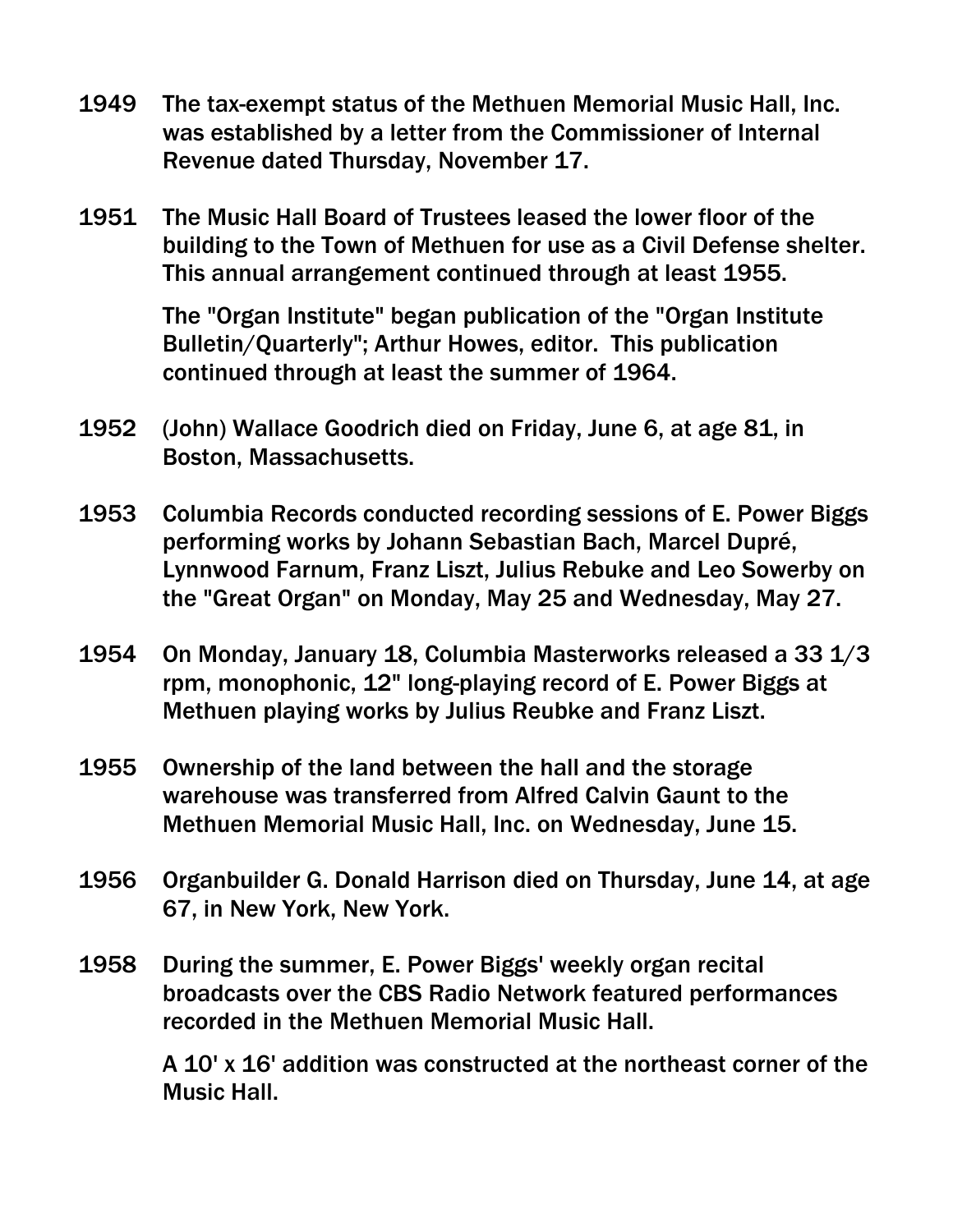- 1959 Alfred Calvin Gaunt died on Wednesday, January 21, at age 76, in Methuen, Massachusetts.
- 1960 Organbuilder Ernest M. Skinner died on Sunday, November 27, at age 94, in Duxbury, Massachusetts.
- 1961 Archibald T. Davison died on Monday, February 6, at age 77.

Ownership of three parcels of land was transferred from Mrs. Alfred Calvin Gaunt [Mrs. Bertha Theresa (Fisher) Gaunt], E. Abbot Gaunt, Mrs. E. Abbot Gaunt [Mrs. Kathleen S. (Stott) Gaunt], Mrs. James Brown Woodman, Jr. [Mrs. Persis Lovejoy (Gaunt) Woodman, Jr.] and Mrs. Wilbur B. Bradford [Mrs. Nancy Lyle (Gaunt) Bradford] to the Methuen Memorial Music Hall, Inc. on Monday, August 7. The first parcel was the land upon which the residence at 238 Broadway and the storage warehouse were located. The second parcel was of the land surrounding the southern end of the dam. The third parcel was of the land surrounding the northern end of the dam.

Mrs. Francis Martin Andrew [Mrs. Lillian (Wightman) Andrew] died on Tuesday, October 24, at age 80, in Lawrence, Massachusetts.

1963 William E. Zeuch died on Sunday, June 2, at age 96, in Boston, Massachusetts.

> A centennial anniversary concert of the inauguration of the "Great Organ" in the Boston Music Hall was performed by E. Power Biggs, John Ferris and George Faxon on Sunday afternoon, November 3. Works by Johann Sebastian Bach, Georg Phillip Teleman, Felix Mendelssohn, César Franck, Johannes Brahms, Giovanni Pierluigi da Palestrina and George Friderich Handel were performed.

> Mrs. Alfred Calvin Gaunt [Mrs. Bertha Theresa (Fisher) Gaunt] died in November, at age 80, in Massachusetts.

1966 A contract was signed on Wednesday, January 12 with the Andover Organ Company, Inc. to replace the blower of the "Great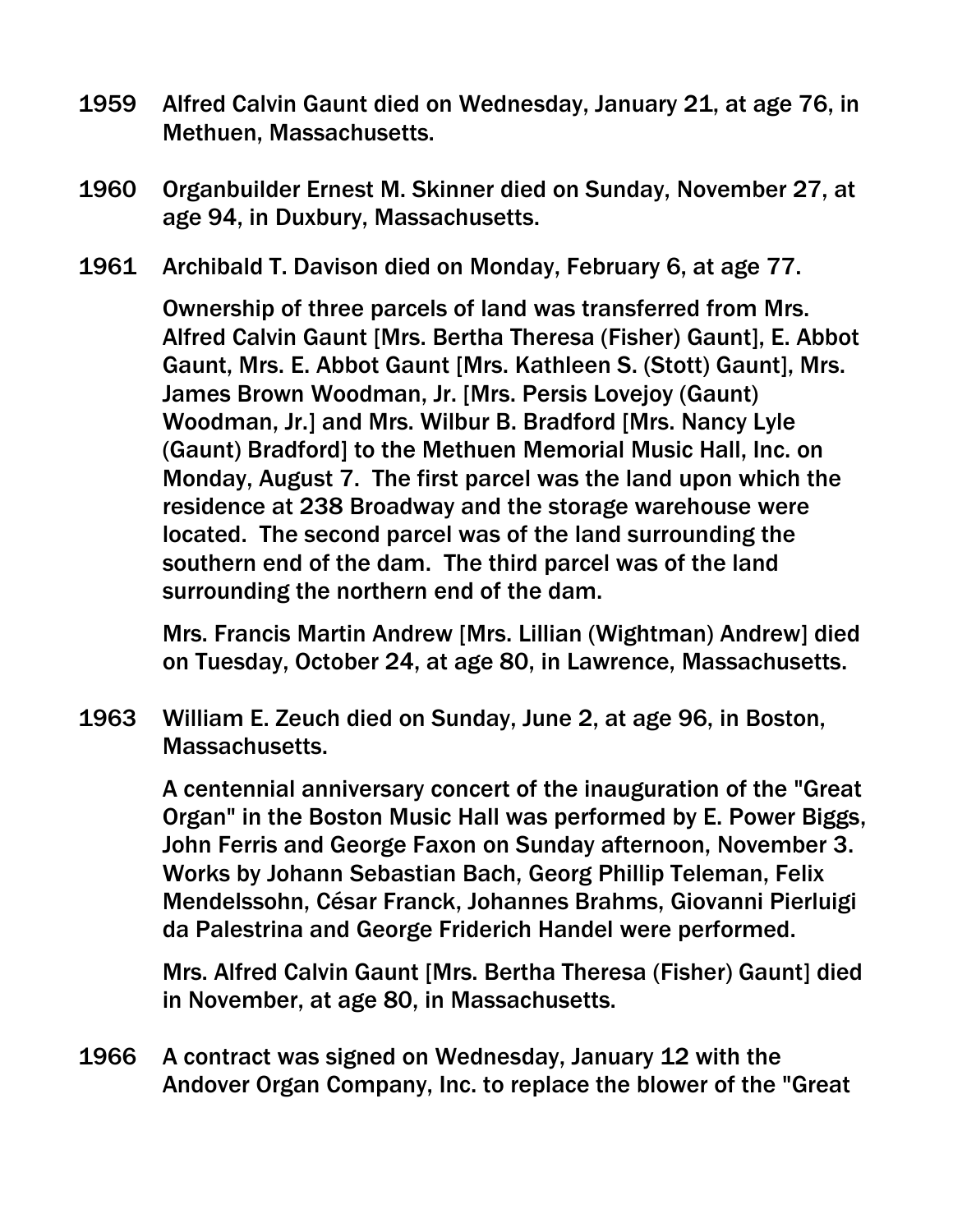Organ" with a new 3 stage, 2 pressure, 7 1/2 horsepower blower for an estimated total cost of \$2,355.

- 1967 Francis Martin Andrew died on Monday, November 27, at age 87, in Methuen, Massachusetts.
- 1970 The design of the Great division of the "Great Organ" was restored more along the lines of the Walcker original by the addition of a set of chorus reeds. Utilizing windchest space and stopknobs already available, the Andover Organ Company, Inc. installed a 16' Trumpet, an 8' Trumpet and a 4' Clarion. The pipes were made by Roland Killinger of the Süd-Deutsche Orgelpfeifenfabrik of Freiberg-Beihingen, Germany.
- 1971 Marcel Dupré died on Sunday, May 30, at age 85, in Meudon, France.
- 1972 On Tuesday, January 18, the Orpheum was abandoned by Loew's Theatres, and the facility reopened for the performing arts as the "Aquarius".
- 1973 The first "Maifest" Pops Concert was held in the hall on Friday, May 18 featuring organist George Faxon.
- 1974 In May, Sarah Caldwell and the trustees of the Opera House Company of Boston began using the "Aquarius" under its old name of the "Orpheum Theatre".

The Music Hall Board of Trustees awarded the first of its annual scholarships to graduating high school seniors who select music as their major at college.

- 1975 The organ case and the wood paneling of the Music Hall were refinished by the firm of McGrath Associates of Boston.
- 1977 E. Power Biggs died on Thursday, March 10, at age 70, in Boston, Massachusetts.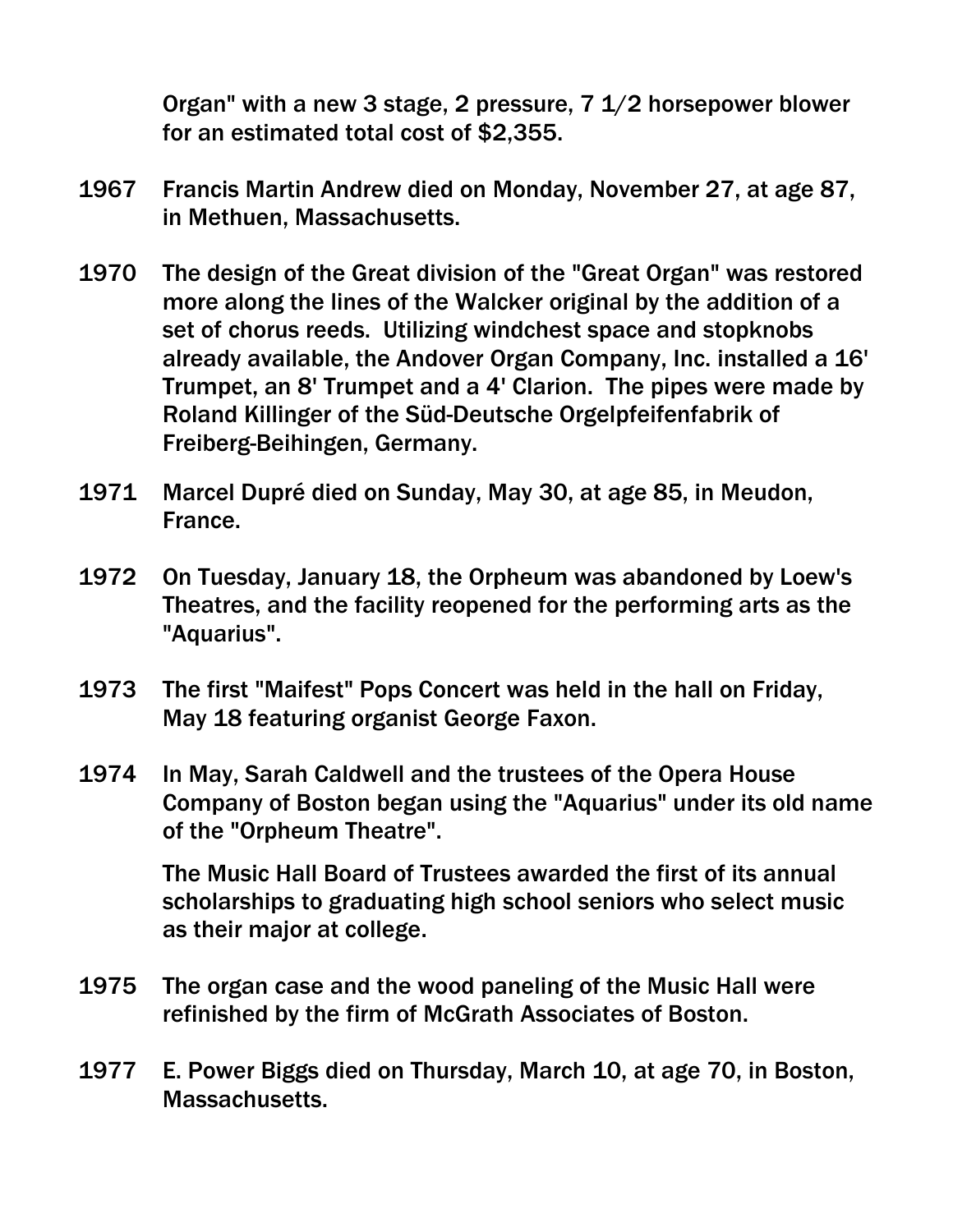1978 The Opera House Company of Boston use of the "Orpheum Theatre" ceased when it purchased Benjamin Sack's "Savoy Theatre". The "Orpheum" serves now as a rock concert venue, accessed only via the Hamilton Place entrance and seating 2,763.

> The Music Hall and the "Great Organ" were listed in the National Register of Historic Places effective Thursday, December 14.

- 1980 Ernest White died on Sunday, September 21, at age 80, in Fairfield, Connecticut.
- 1982 E. Abbot Gaunt died in September, at age 73, in Methuen, Massachusetts.
- 1983 The interior walls of the Music Hall were cleaned and painted by the Edward K. Perry Company of Boston.

Alexander McCurdy died on Wednesday, June 1, at age 77, in Philadelphia, Pennsylvania.

- 1984 A "Plan of Land in Methuen, Massachusetts owned by Methuen Memorial Music Hall, Inc" dated November 17, 1983 was recorded at the Essex North Registry of Deeds on Monday, January 23.
- 1985 A Declaration of Endowment for Building and Organ Preservation was signed on Tuesday, 9 April.
- 1986 Richmond Hastings Skinner died in March, at age 88, in Dallas, Texas.

Mrs. James Brown Woodman, Jr. [Mrs. Persis Lovejoy (Gaunt) Woodman, Jr.] died in April, at age 75, in Concord, New Hampshire.

- 1989 Arthur Howes died on Saturday, April 29, at age 81, in Lawrence, Massachusetts.
- 1990 Parts of the tower bearing-wall brickwork were removed and replaced.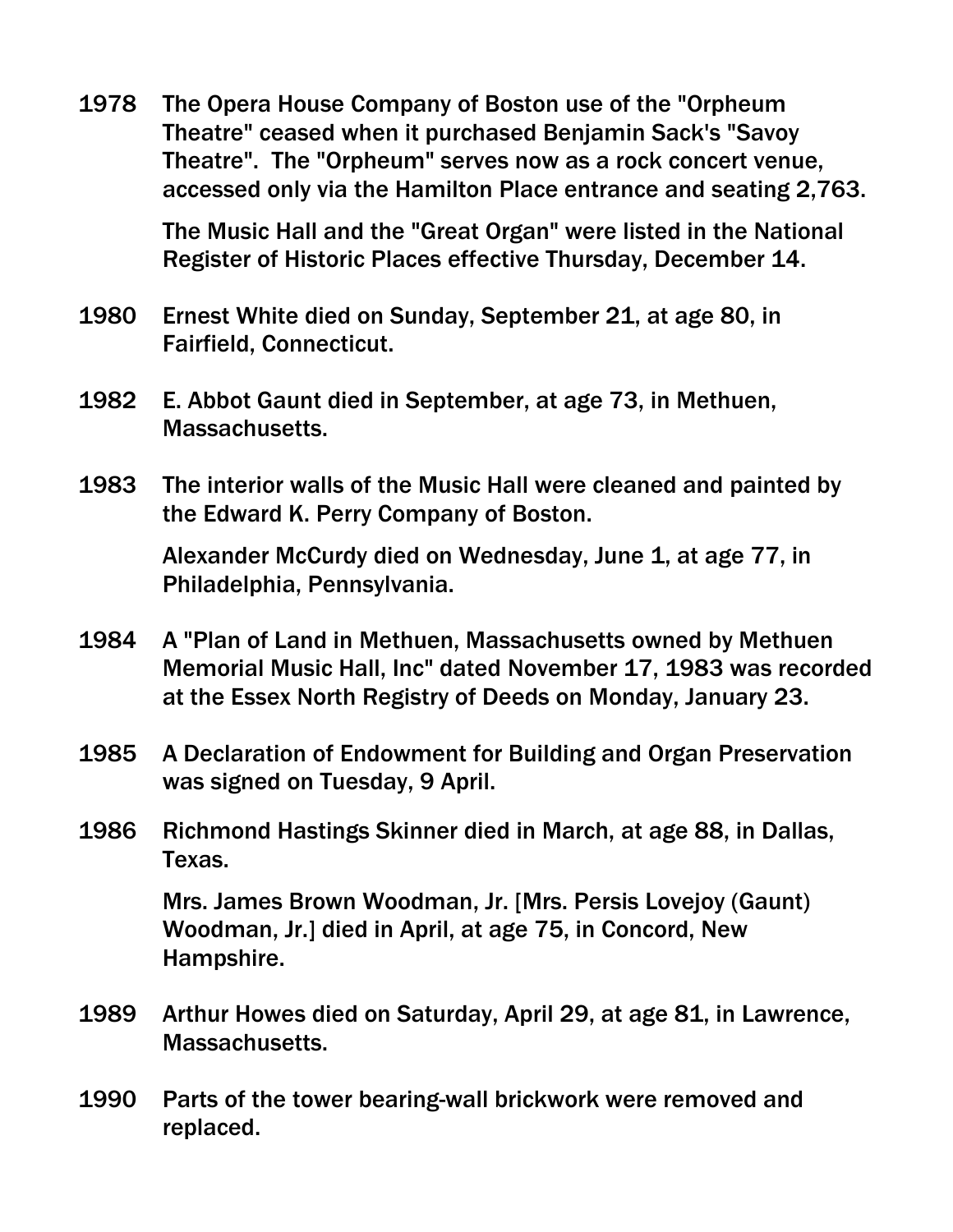1991 Carl Weinrich died on Monday, May 13, at age 86, in Princeton, New Jersey.

> Benjamin Allen Rowland died on Friday, June 21, at age 81, in New Castle, New Hampshire.

- 1992 George H. Faxon died on Thursday, June 25, at age 79, in Brookline, Massachusetts.
- 1993 Philip F. Danforth died on Wednesday, February 17, at age 96, in Andover, Massachusetts.

Damaged roofing slates were replaced; and a new copper roof over the tower connector, flashing, valleys, gutters, headers and downspouts were installed.

A 32-level combination action system, designed and fabricated by Solid State Logic Ltd. of England, was installed by the Andover Organ Company, Inc.

1996 The archway structure was renovated, including a second exit from the balcony on the south wall of the hall.

> An addition was constructed at the rear of the hall providing a handicap ramp, new building access and new handicap accessible rest room.

1997 The deteriorated doors at the main entrance of the hall were replaced by new, custom-made, quartersawn oak doors.

> The restrooms in the lower level of the hall were completely redesigned and reconstructed under the guidance of Angelo Petrozzelli of Design Partnership Architects, Inc. of Haverhill, Massachusetts.

1998 Reverend Theophilus Ringsmuth died on Sunday, August 2, at age 86, in Palm Beach, Florida.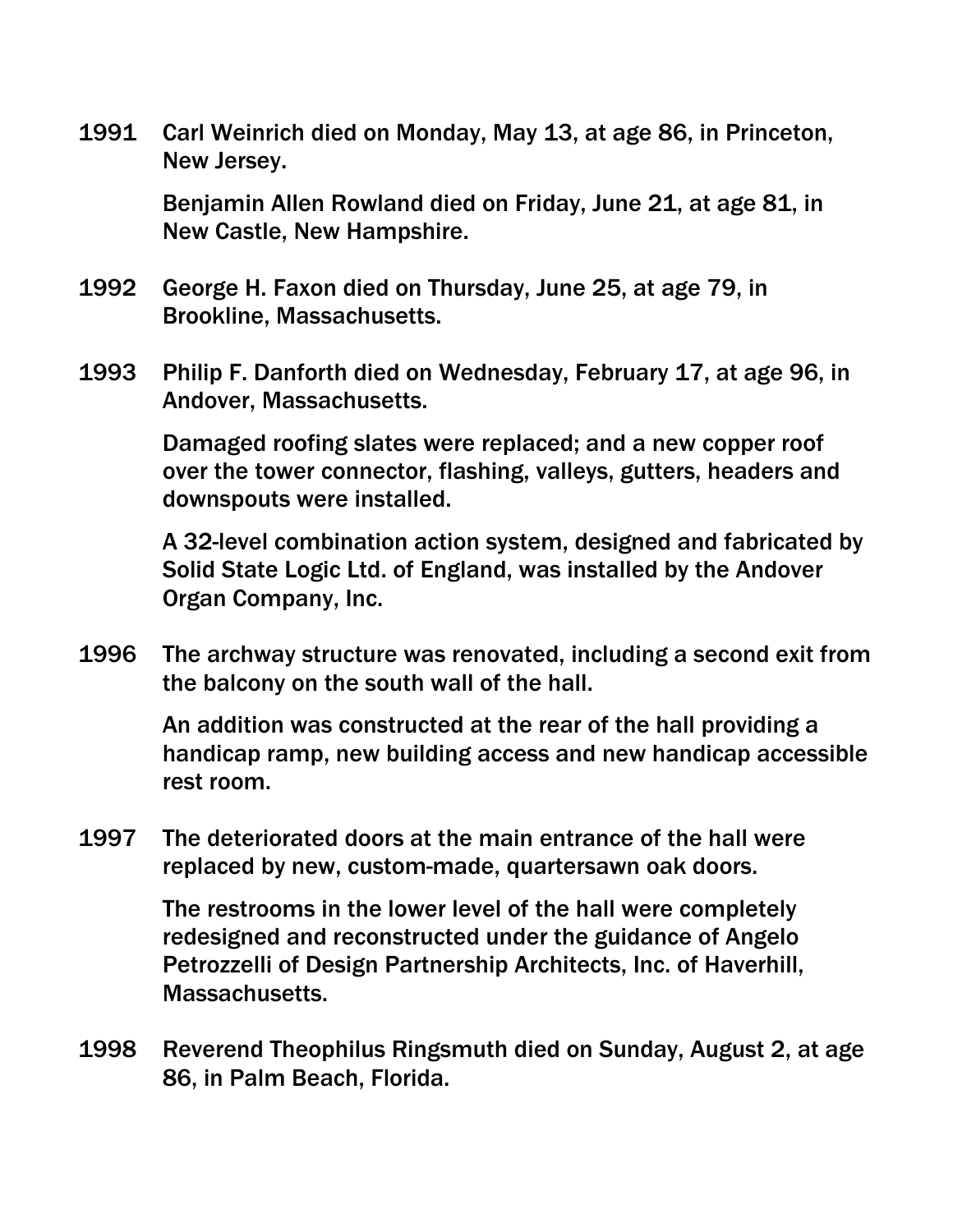Deteriorated bricks in several areas of the building exterior side walls and on the lower section of the tower were replaced and repointed.

- 1999 On Thursday, May 20, a "1999 Historic Preservation Award" was presented to the Methuen Memorial Music Hall, Inc by the Methuen Historical Society; Martha M. Welch, President; "in recognition of efforts in preserving and promoting Methuen's historical heritage through the restoration of property at 192 Broadway".
- 2000 The Andover Organ Company, Inc. removed and replaced the leather of all 86 stop action motors of the organ.
- 2001 Roland Killinger died on Sunday, July 15, at age 73, in Freiberg, Germany.

The granite turrets and piers along the Spicket River at the southern property line were restored by the Victory Construction Corporation of North Attleboro, Massachusetts. The Andover Organ Company, Inc. of Lawrence, Massachusetts, under a subcontract from Victory Construction Corporation, fabricated a new pyramidal roof for the turret closest to Broadway. It was constructed off-site. The design of the new roof utilized a mahogany frame and cedar shingles.

- 2002 On Thursday, May 16, a "2002 Historic Preservation Award" was presented to the Methuen Memorial Music Hall, Inc by the Methuen Historical Society; Mary M. Seavey, President; "in recognition of efforts in preserving and promoting Methuen's historical heritage through the restoration of the historic structures known as the 'Searles Bridge Turrets' at 192 Broadway".
- 2003 Matthew Brown died on Friday, September 5, at age 98, in Boston, Massachusetts.

The Andover Organ Company, Inc. renovated the organ console, rebuilt the manual keyboards with new ivory naturals, refinished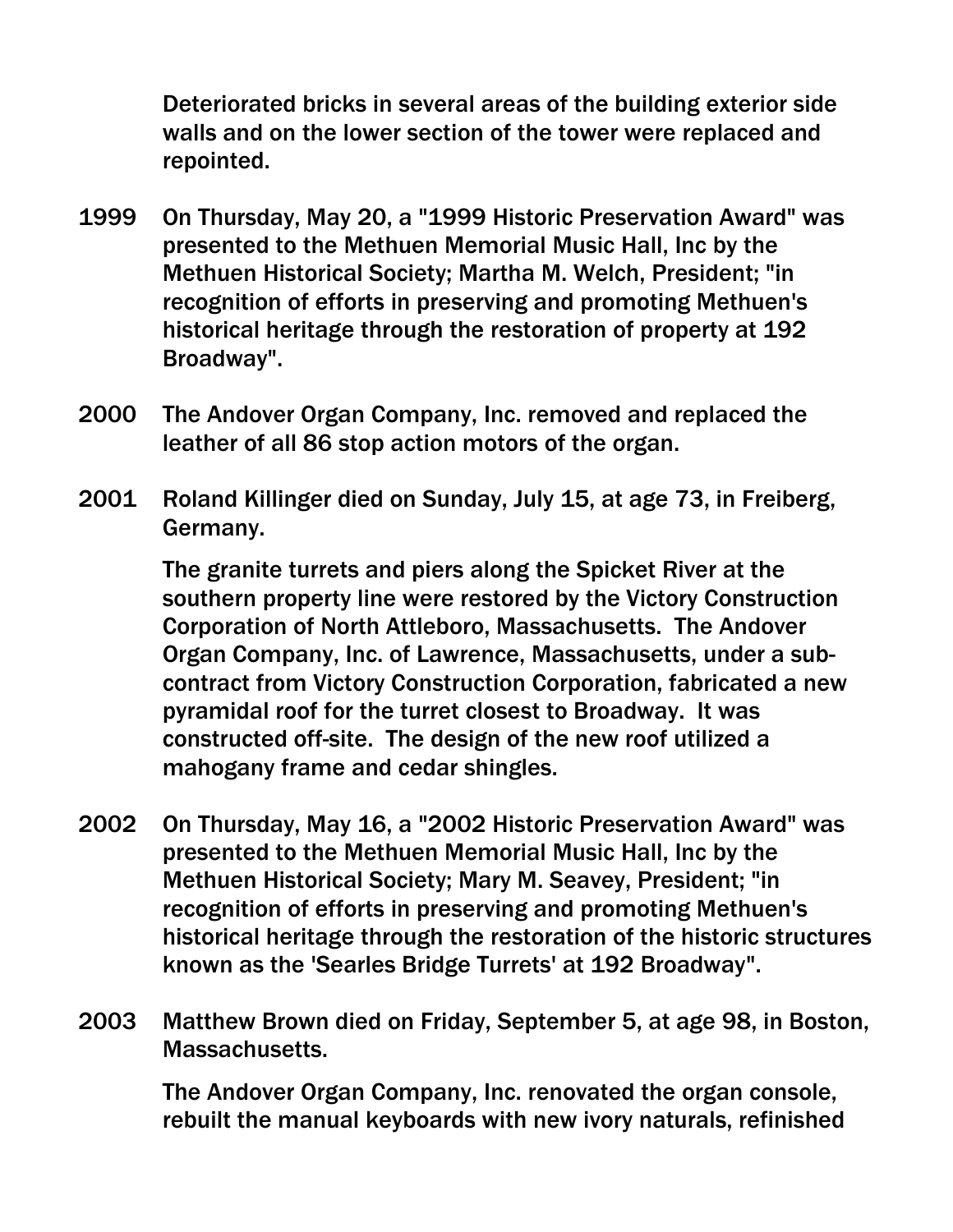the sharps, installed new key bushings and electrical contacts, replaced the old pneumatic coupling action with solid-state switching, and replaced the 1947 cotton-covered wiring with modern cabling.

2004 Berj Zamkochian died on Monday, February 23, at age 74, in Boston, Massachusetts.

> The Mailloux Brothers Construction Company, Inc. of Methuen replaced one hundred and fifty roofing slates, installed snow rails above the handicap entrance addition at the rear of the structure, replaced gable flashing, and installed a new copper floor pan and the flashing at the base of the open region at the top of the tower of the hall.

2005 The Andover Organ Company, Inc. further renovated the organ console, replaced the pneumatic drawknob units with modern units, replaced the pneumatic tilting tablet assembly with an electromechanical assembly, rebuilt the right stop jamb to match the left jamb, installed new oblique drawknobs and labels, and revised the stop layout.

> Arthur Theise Wasserman died on Sunday, June 26, at age 93, in Williamstown, Massachusetts.

2006 Mrs. E. Abbot Gaunt [Mrs. Kathleen S. (Stott) Gaunt] died on Wednesday, February 22, at age 91, in Lawrence, Massachusetts.

> The Andover Organ Company, Inc. transferred the 8' Krummhorn 61 note Aeolian-Skinner spotted metal reed stop from the enclosed Choir division of the organ to the unenclosed Positiv division utilizing a previously unused slider and toeboard of the Positiv windchest, and installed an 8' Clarinet 61 note spotted metal reed stop of Aeolian-Skinner origin in the enclosed Choir division where the 8' Krummhorn was previously located.

> The "Mothers' Day Flood" caused extensive damage in the lower level of the hall.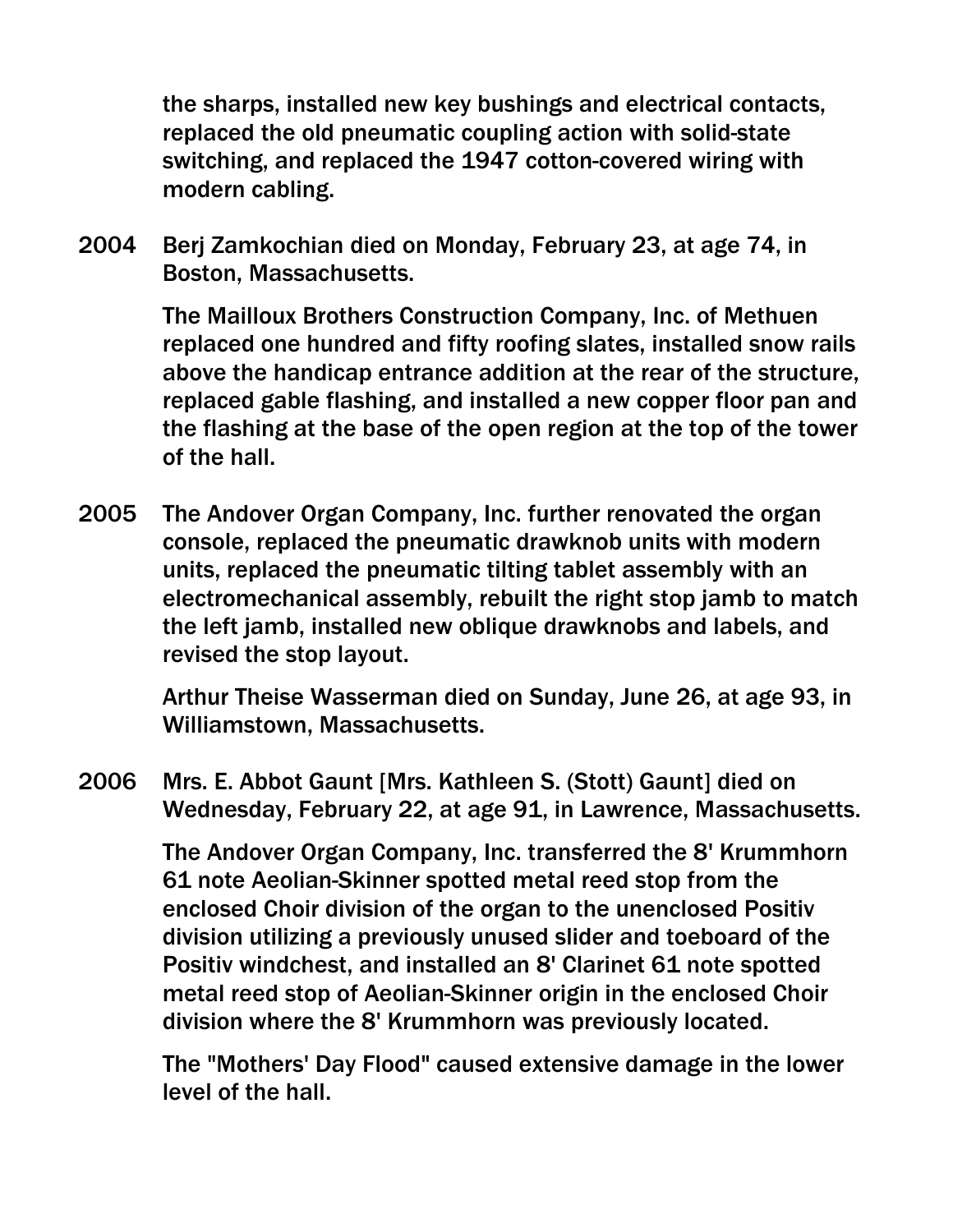The oil-fired steam heating system boiler was replaced with a new unit manufactured by Utica Boilers of Utica, New York, purchased from Bell Pumps of Methuen, Massachusetts, and installed by the Freeman Fuel Company of Methuen, Massachusetts at a total cost of \$14,500.

Music Hall Trustee Sally Slade Warner donated her 1945 Steinway Model B 6' 10" semi-concert grand piano to the Music Hall corporation. McCallum Classic Piano of Haverhill, Massachusetts restored the instrument.

2007 The Andover Organ Company, Inc installed an 8' Gamba stop on the Great division utilizing pipes made in 1904 by the Hutchings-Votey Organ Company of Boston, Massachusetts. This stop replaced the seldom used  $1\frac{1}{7}$  Septieme on the Great division.

> On April 6, Angelo Petrozzelli of Design Partnership Architects, Inc. of Haverhill, Massachusetts advised the Music Hall Board of Trustees with regard to the reconstruction of the damaged lower level.

Following the demolition of the water-ruined interior walls of the lower level, numerous layers of paint were removed from the inside surface of the perimeter walls to allow inspection, remediation and restoration to their original appearance.

2008 The lower level of the hall was reconstructed by Andover Construction Company, Inc. utilizing new materials and a new reconfigured floor plan developed by the Music Hall Board of Trustees Buildings and Grounds Committee.

> Mrs. Wilbur B. Bradford [Mrs. Nancy Lyle (Gaunt) Bradford] died on Sunday, May 18, at age 94, in Denver, Colorado.

John Ferris died on Friday, August 1, at age 82, in Great Barrington, Massachusetts.

Through the generosity of the Gomidas Organ Fund, Inc., a new artists' room was built in memory of the late organist Berj Zamkochian, a frequent performer at the Music Hall.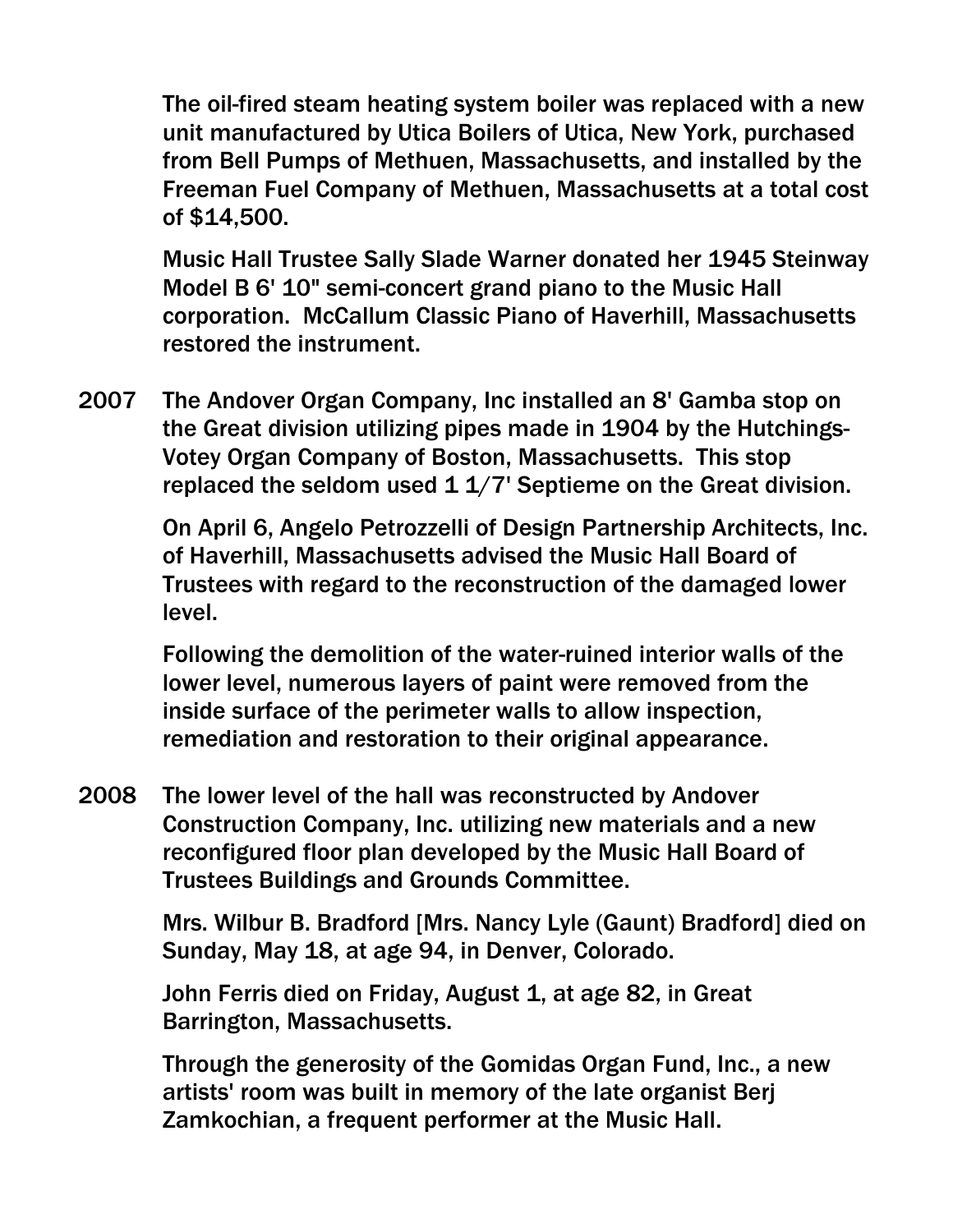Approximately 60 spalled brick were removed, replaced and repointed, and limestone joints were repointed in upper areas of the external walls of the east transept of the hall by Folan Waterproofing and Construction Company, Inc. of South Easton, Massachusetts at a cost of \$36,363.

A new and appropriately-sized exterior sign was fabricated and erected on the front lawn of the hall by Harvey Signs of Methuen, funded by an anonymous benefactor.

2009 A Certificate of Registration for the dam across the Spicket River at "Harvey's Falls" at the southern boundary of the property was issued on March 24 by the Commonwealth of Massachusetts Department of Conservation and Recreation Office of Dam Safety.

> On the recommendation of Structures North Consulting Engineers, Inc. of Salem, Massachusetts, the roof trusses were reinforced with the addition of wooden braces, metal rods, and plates by Heritage Steeplejack and Construction of Rehoboth, Massachusetts at a cost of \$40,875.

> On Saturday evening, May 9, The Harvard Musical Association presented a re-enactment of the November 2, 1863 "Inauguration of the Great Organ" in the Boston Music Hall. Elizabeth Gawthrop Riely recited the ode originally read by Charlotte Saunders Cushman, Christoph Wald assumed the persona of Friedrich Walcker, and organists Brian Jones, Sandra Soderlund, Peter Sykes and Mark Dwyer performed the original recital pieces. An added attraction was the world premiere performance by Sandra Soderlund of "Odyssey", an organ solo composition by her husband Herb Bielawa, especially commissioned for the occasion by The Harvard Musical Association. The re-enactment included a gala catered dinner and a dessert reception under a tent on the back lawn of the Methuen Memorial Music Hall property.

The source of water leaks in the east transept wall and parapet was further investigated by AT&S Masonry of Methuen.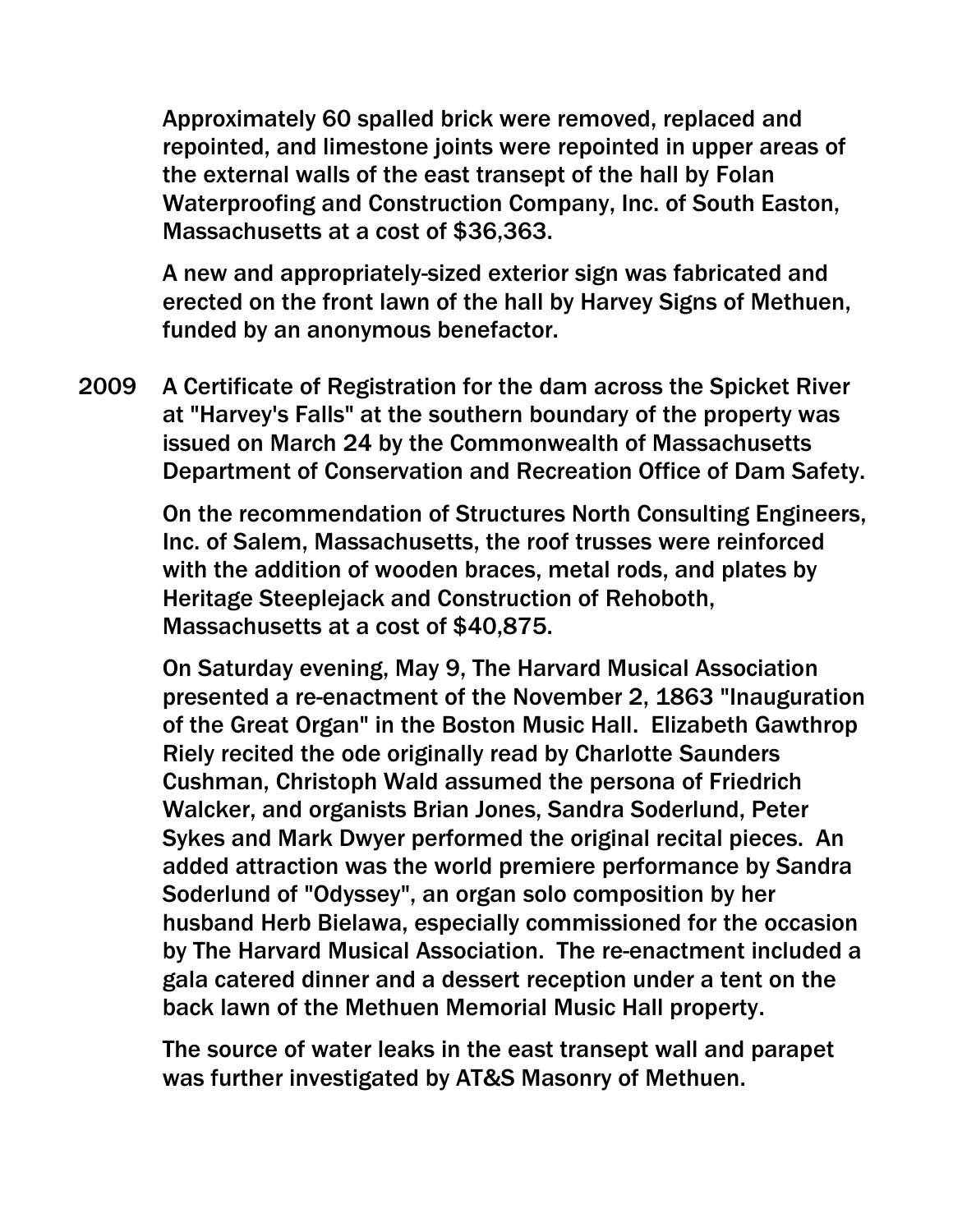The "ZipTrip" segment of Fox 25 Morning News was broadcast live by the Boston television station from the grounds of the Music Hall on Friday, July 31. A previously-recorded portion of the segment featured the interior of the Music Hall and the organ.

An ad hoc committee of the Methuen Memorial Music Hall, Inc, Board of Trustees planned a "Centennial Celebration Weekend" in commemoration of the one hundredth anniversary of the 1909 dedication of the "Great Organ" in Methuen. The weekend events were an organ recital by Felix Hell on Friday evening, September 25; an organ demonstration for young people by Trustee Reverend David F. Gallagher on Saturday morning, September 26; an organ demonstration for adults by Trustee Douglas Major on Saturday afternoon, September 26; a gala five-course catered dinner with guest speaker Michael Barone of "Pipedreams", organist Peter Krasinski and Trustee Barbara Owen, historian, on Saturday evening, September 26; and an organ concert with organists Barbara Bruns, Ray Cornils, Brian Jones with a vocal quartet, and Trustee Douglas Major with Richard Watson, trumpet and Will Pirone, harmonica on Sunday afternoon, September 27.

Music Hall Trustee Sally Slade Warner died on Friday, December 4, at age 77, in Haverhill, Massachusetts.

2010 Former Music Hall Trustee Emily Eastham Heald died on Thursday, March 18, at age 93, in Falmouth, Massachusetts. During her years of service, she held the positions of secretary, vice-president and president.

> Per the "transfer upon death" estate planning provision of the late Music Hall Trustee Sally Slade Warner, a variable annuity death benefit and shares of a mutual fund, totaling over \$225,000, were conveyed to the Music Hall corporation. As such, it was the largest financial gift in the history of the organization.

The Gomidas Organ Fund, Inc. donated \$30,000 to underwrite a series of six annual "Berj Zamkochian Memorial Organ Recitals".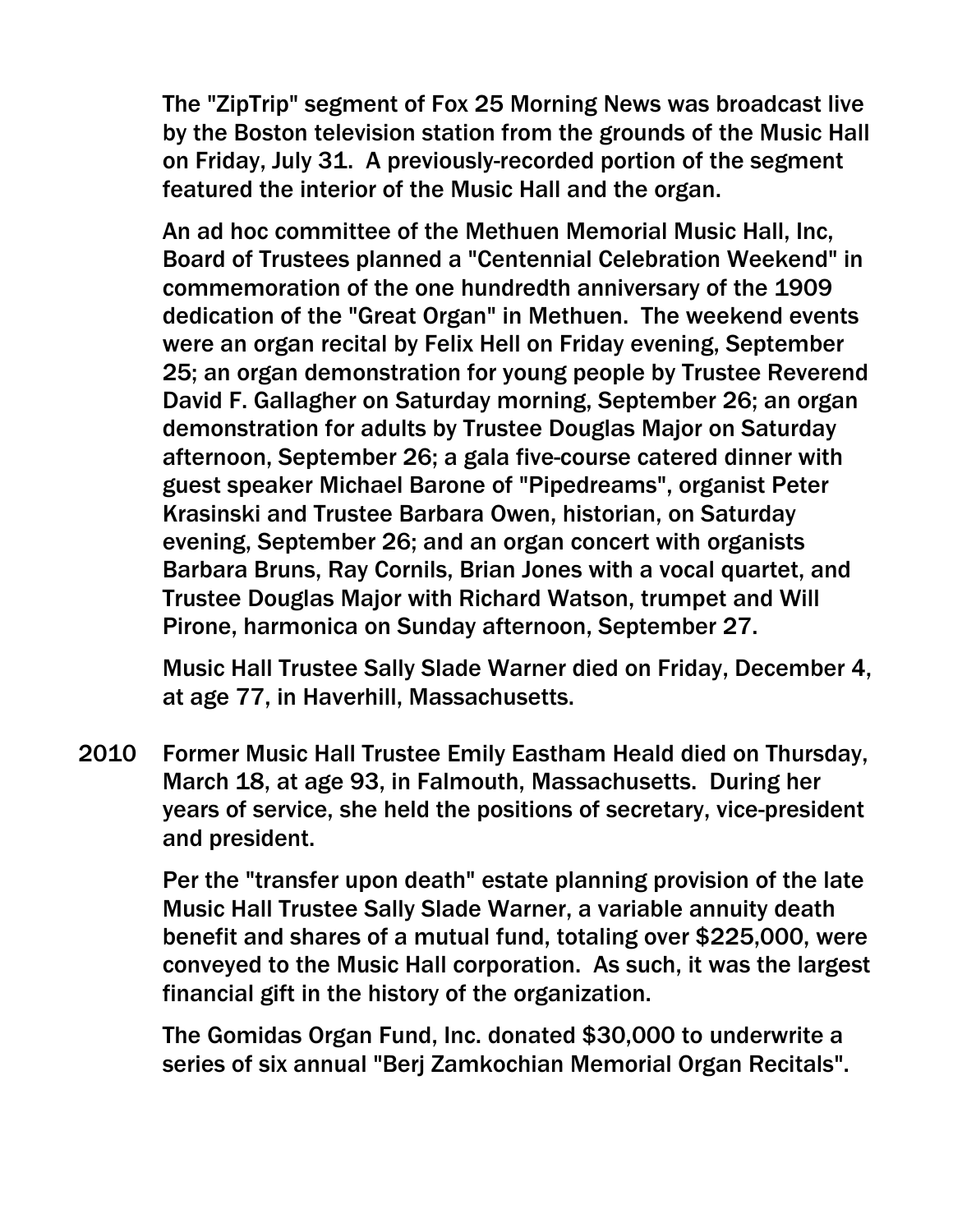The Methuen Festival of Trees awarded an \$18,750 matching Historic Preservation Grant towards the cost of repairs to the east exterior transept wall of the Music Hall.

The Pro Organo label released a two-disc package (DVD plus CD), "Methuen Century", in recognition of the centennial of the Music Hall. Organist Frederick Hohman was seen and heard in performances of works by Bach, Brahms, de Grigny, Dupré, Franck, Handel, Mozart, Schumann and Sowerby. Organ technician Matthew Bellocchio provided a 22-minute guided tour of the insides of the organ on the DVD.

Based on the 2009 investigation, a repair and restoration project was undertaken to the east exterior transept wall of the Music Hall. The restoration efforts by AT&S Masonry included repair of the flashing on both sides of the east transept gable at the junctions with the slate roof, repointing the failed mortar joints of the brick on the back side of the gable wall and the sandstone trim elements, repair of the sandstone corners on the backside of the parapet wall, and cleaning all sandstone bands, caps and window trim on the front gable wall.

Paul Jacobs was the featured performer in the first "Berj Zamkochian Memorial Organ Recital" on Friday, October 22.

2011 The Organ Historical Society Press released a 397-page hardcover book, "The Great Organ at Methuen: from its celebrated arrival in nineteenth-century Boston to the present", by Music Hall Trustee Barbara Owen.

> A "Sally Slade Warner Memorial Concert" to honor the late Music Hall Trustee was held on Friday, September 16. Organists Leo Abbott, Barbara Bruns, Mark Dwyer, John and Carolyn Skelton; tenor Allen Combs; and pianist Christopher Walter performed.

> An ad-hoc committee, designated the "Carriage House Development Special Committee", was created by the Music Hall Board of Trustees to analyze a proposal received from Brooks Properties concerning the storage warehouse on the Music Hall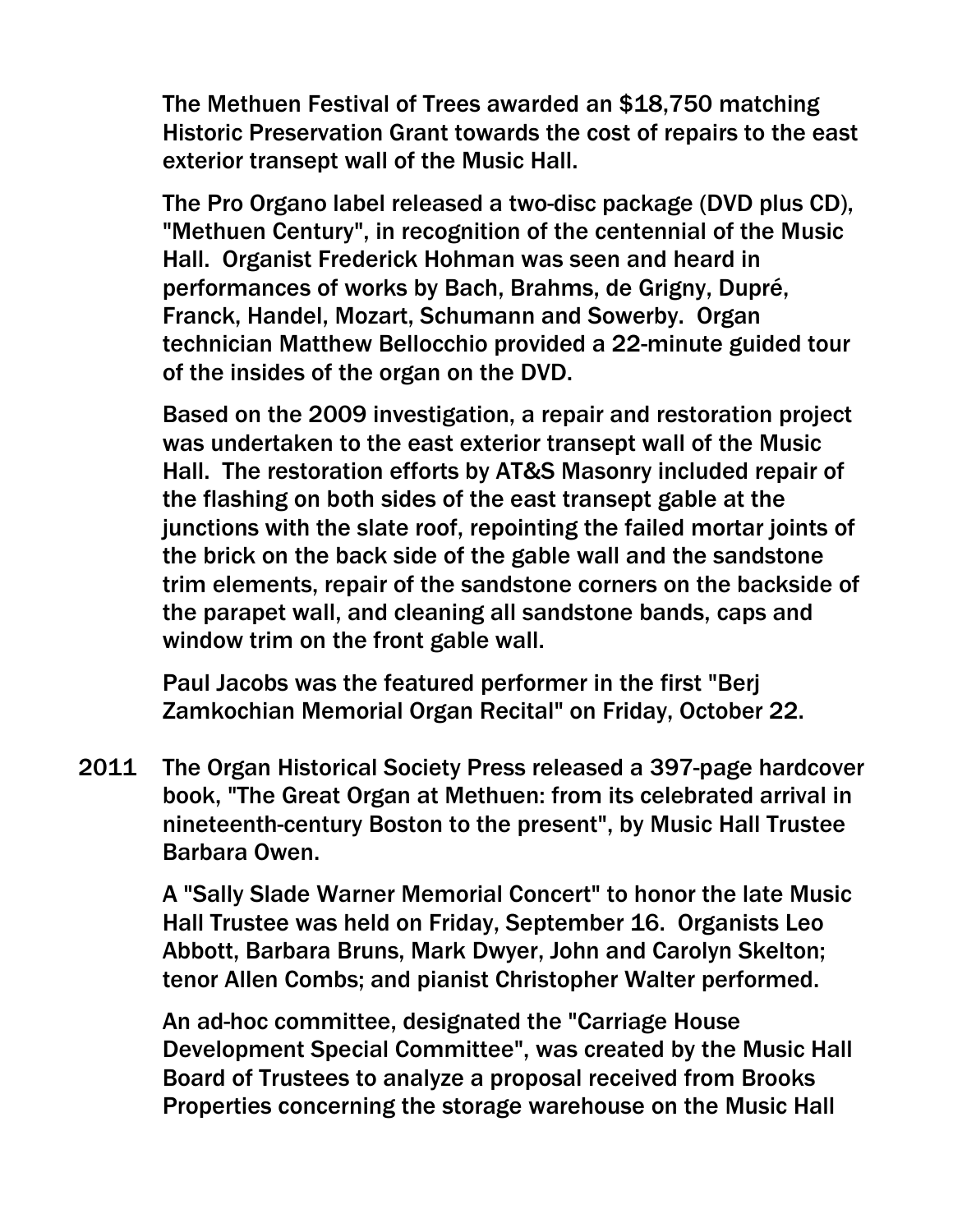property. Over the course of several months, the committee executed due diligence in their analysis of the proposal, focusing on "can we" and "should we", with the goal of providing an objective and unbiased report to the Trustees. After receipt of the committee's report, and a period of review and discussion by the Trustees, the Board voted not to proceed with the proposal.

The Music Hall and organ were featured as "Methuen's Hidden Gem", a segment of the "Chronicle" program, broadcast on Friday, September 30 over WCVB-TV, Channel 5, ABC Network, Boston, Massachusetts.

Janette Fishell was the featured performer in the second "Berj Zamkochian Memorial Organ Recital" on Friday, October 21.

2012 Six Music Hall Trustees were named to the Corporation's Honorary Council in recognition of their many years of dedicated service: David Coffman, Betty Couilliard, John Freeman, Angie Privitera, Hilda Wagner and William Zurwell.

> The limestone around the front entrance was repaired and repointed; the cracked granite on the front stairs was repaired; the granite treads were reset and repointed; the old railings were removed, painted and reset; and the old hot top front walk was removed and replaced with a new colored, stamped (herringbone pattern) walkway.

John Scott was the featured performer in the third "Berj Zamkochian Memorial Organ Recital" on Friday, October 26.

2013 The Andover Organ Company, Inc. installed a sequencer to the combination action of the organ to facilitate registrational changes during performances.

> Music Hall Board of Trustees President Ed Sampson hosted two cable television programs about the "Great Organ" and the Music Hall produced by Methuen Community Television and Salem (New Hampshire) Community Television.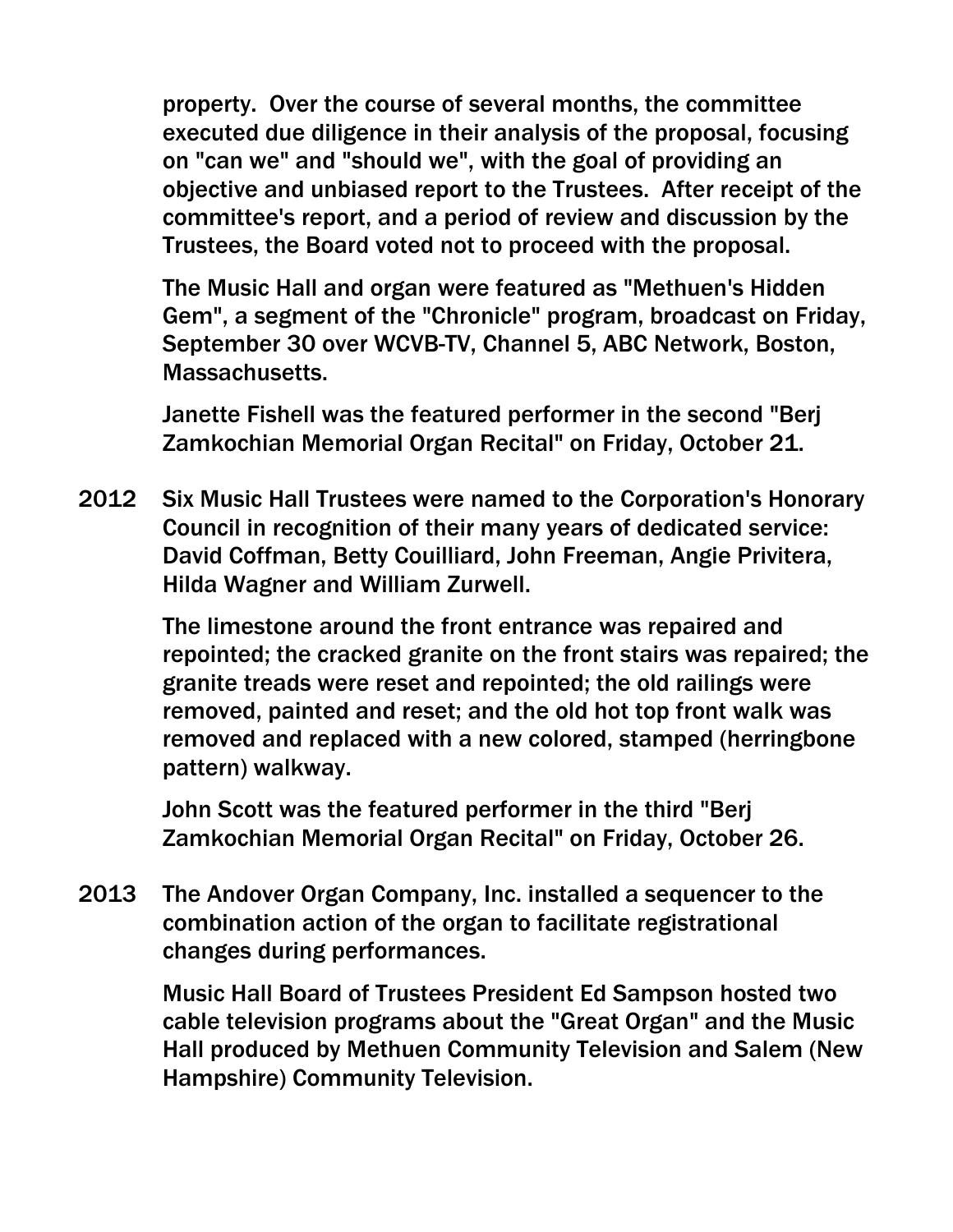The German audiophile label MDG released a Super Audio Compact Disc (SACD), "Variations on 'America'", of Rudolf Innig performing works by Rossini, Buck, Parker, Ives, Wagner and Gershwin on the "Great Organ".

A comprehensive Heating, Ventilation and Air Conditioning (HVAC) engineering study effort was initiated concerning the feasibility and options for air conditioning the Music Hall.

The Music Hall Board of Trustees in conjunction with the Nevins Memorial Library held the first bilingual event by sponsoring a Saturday morning, free admission event for children on September 21 with a performance of an organ transcription of Prokofiev's "Peter and the Wolf". Narration was given in both English and Spanish.

Hector Olivera was the featured performer in the fourth "Berj Zamkochian Memorial Organ Recital" on Friday, October 18.

To recognize the 150th anniversary of the "Great Organ" (1863- 2013), a celebratory concert was held on Saturday, November 9, at which six organists performed. A capacity audience heard Abbey Hallberg Siegfried, David Carrier, Diane Meredith Belcher, Peter Sykes, Rosalind Mohnsen and Douglas Major perform works by Paulus, Brahms, Edmundson, Bach, Dupré, Reger and Vierne. A wine and cheese reception was held following the concert.

2014 Isabelle Demers was the featured performer in the fifth "Berj Zamkochian Memorial Organ Recital" on Friday, October 24.

> Through arrangements with the abutter, the property on the north side of the storage warehouse on the premises of the Music Hall was cleared and landscaped.

The Music Hall Board of Trustees contributed two items to the December online auction of the "Festival of Trees" community fundraising program for support of historic preservation: a gift basket, "Methuen's Famed Music Hall", of books and DVDs; and an experience, "Pipe Dream Come True", a guided tour of the hall, including the interior of the "Great Organ".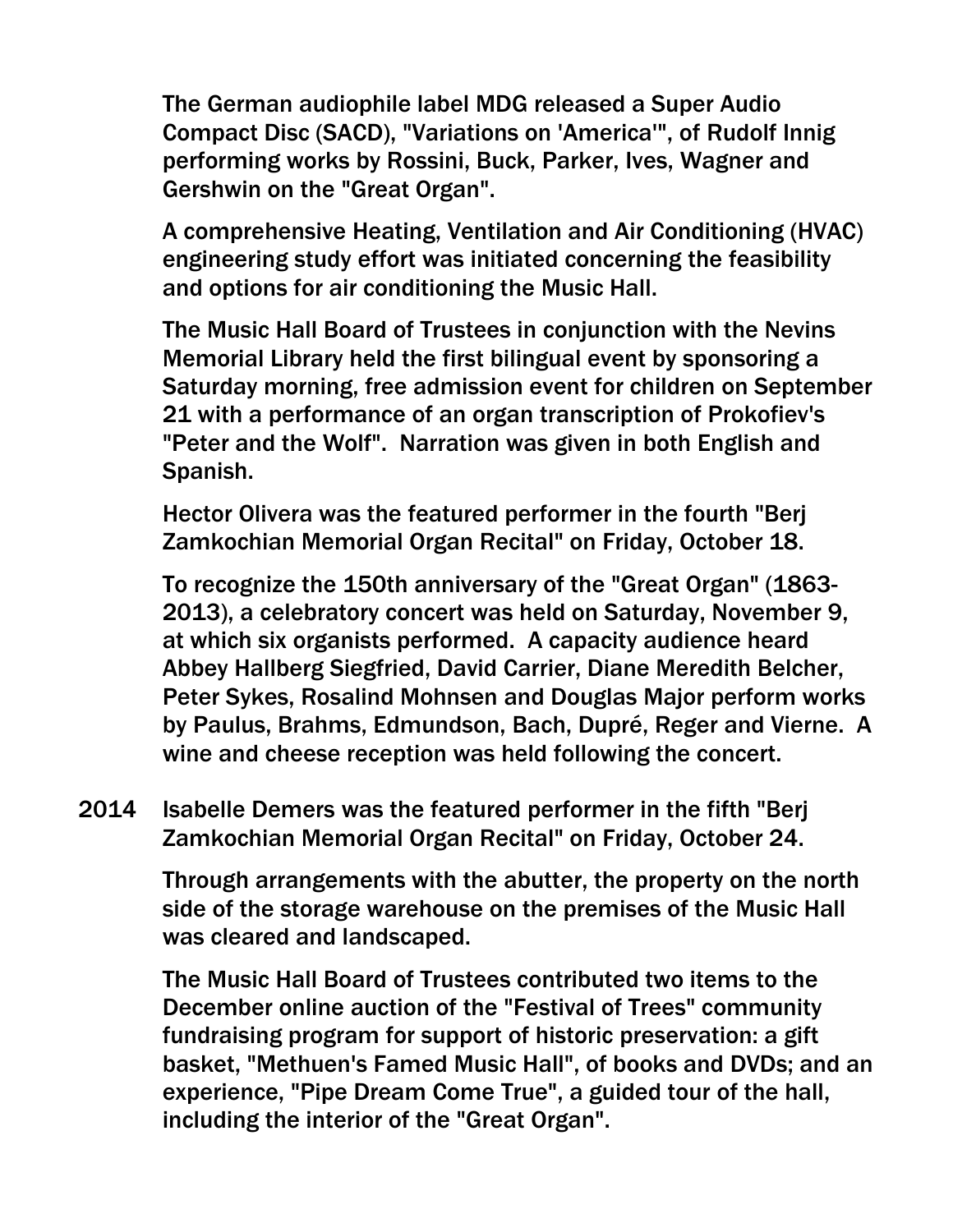2015 The intrusion alarm system of the Music Hall was reconfigured to improve system operation.

> Additional Heating, Ventilation and Air Conditioning (HVAC) engineering studies, concerning the feasibility and options for air conditioning the Music Hall, were obtained.

All three levels of the storage warehouse in the rear of the property were cleaned, shelving was fabricated, and a massive honey bee hive was removed from the soffit.

A "Pipes and Pipes" car show was introduced, together with an open house of the Music Hall.

Repairs were made to the west transept masonry and windows of the Music Hall.

2016 Repairs of the west transept masonry and window casings of the Music Hall were completed.

> Results of engineering studies concerning the feasibility and options for air conditioning the Music Hall were evaluated.

Honorary Council member and former Music Hall Trustee David R. Coffman died on Sunday, June 19, 2016.

Music Hall Board of Trustees President Ed Sampson hosted two episodes of a new cable television series, "Pipe Up", on Methuen Community Television (MCTV).

A "Young Artists Organ Recital" was introduced as the first recital of the fifteen-week Wednesday Evening Organ Recital Series to give local promising organ students an opportunity to perform in a formal concert setting.

A new format of the website was launched with increased mobile device compatibility and social media linkage.

2017 The Annual Spring Meeting of the Essex National Heritage Commission was hosted.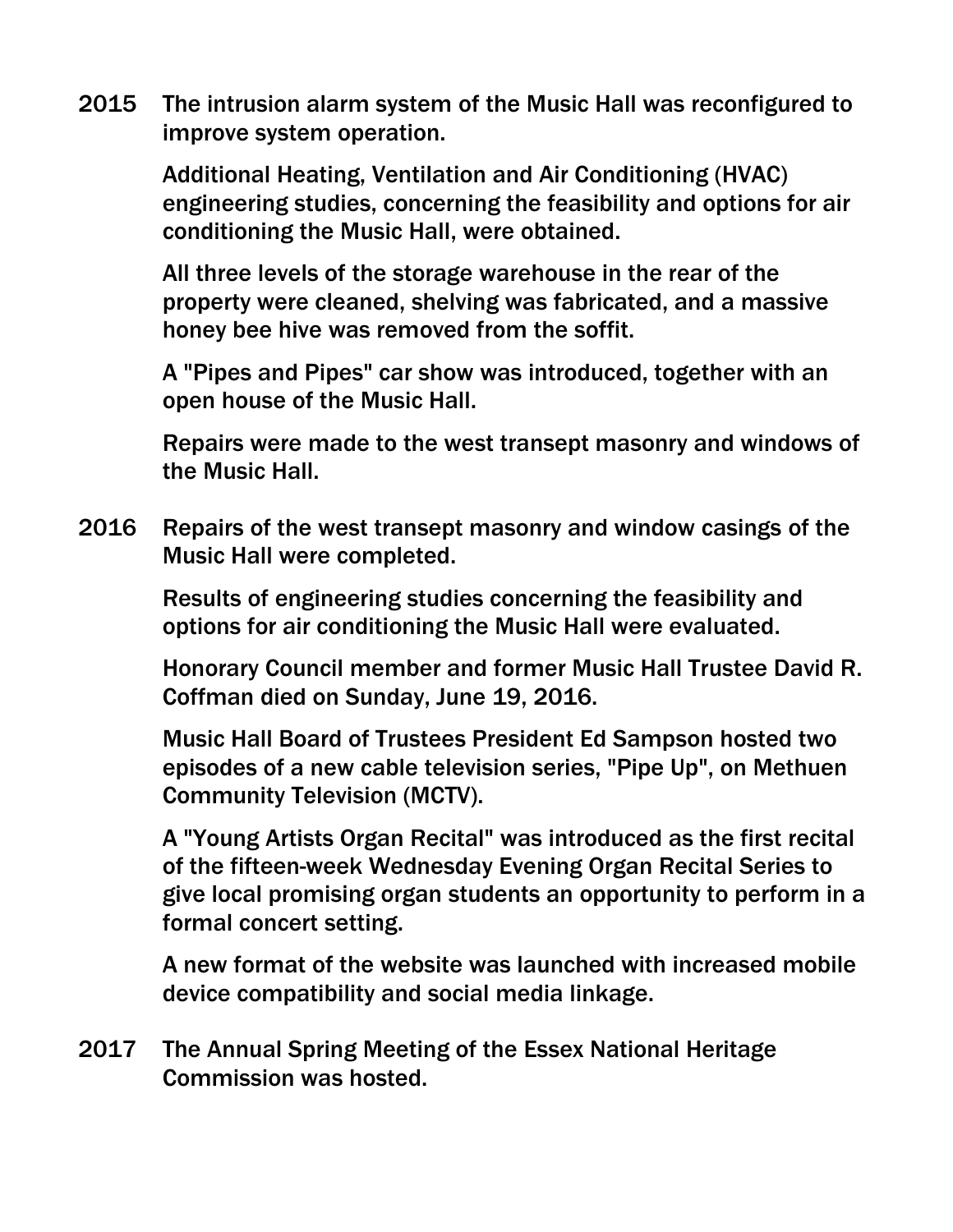At his recital on Wednesday, June 21, Frederick Hohman played the world premiere performance of his new composition "Methuen Fanfare". The work is dedicated to Music Hall President Ed Sampson. Mr. Hohman presented Ed with the first published copy of the score, which he had autographed.

Music Hall Trustee Edmund B. Furber died on Tuesday, July 4, at age 86, in Newmarket, New Hampshire. During his nineteen years as a Trustee, he served on various committees, including the former "Maifest" Committee, the Programs, Concerts and Future Planning Committee, and the Buildings and Grounds Committee. Until a period of declining health and hospitalization prevented it, he was one the most faithful attendees of Board of Trustees sponsored events at the Music Hall. He coordinated the "Sale Item Table" for many years.

Arrangements were initiated to take possession of a Steinway Model D Concert Grand piano bequeathed to us by the will of the late William A. Goodwin.

Former Music Hall Trustee C. Cabot Easton died on Wednesday, July 12, at age 91, in Danvers, Massachusetts. He served the Corporation in fund-raising, the formation of the Development Committee and as Vice President.

The Zamir Chorale of Boston was hosted for the recording of their new compact disc "The Majesty of Hallel: A Celebration of Psalms".

License agreements were formalized with ASCAP (American Society of Composers, Authors and Publishers) and BMI (Broadcast Music Inc.).

The BBC (British Broadcasting Company) was hosted for filming of an episode of the "Great American Railroad Journeys" program with Michael Portillo and the Handel and Haydn Society Young Women's Chorus.